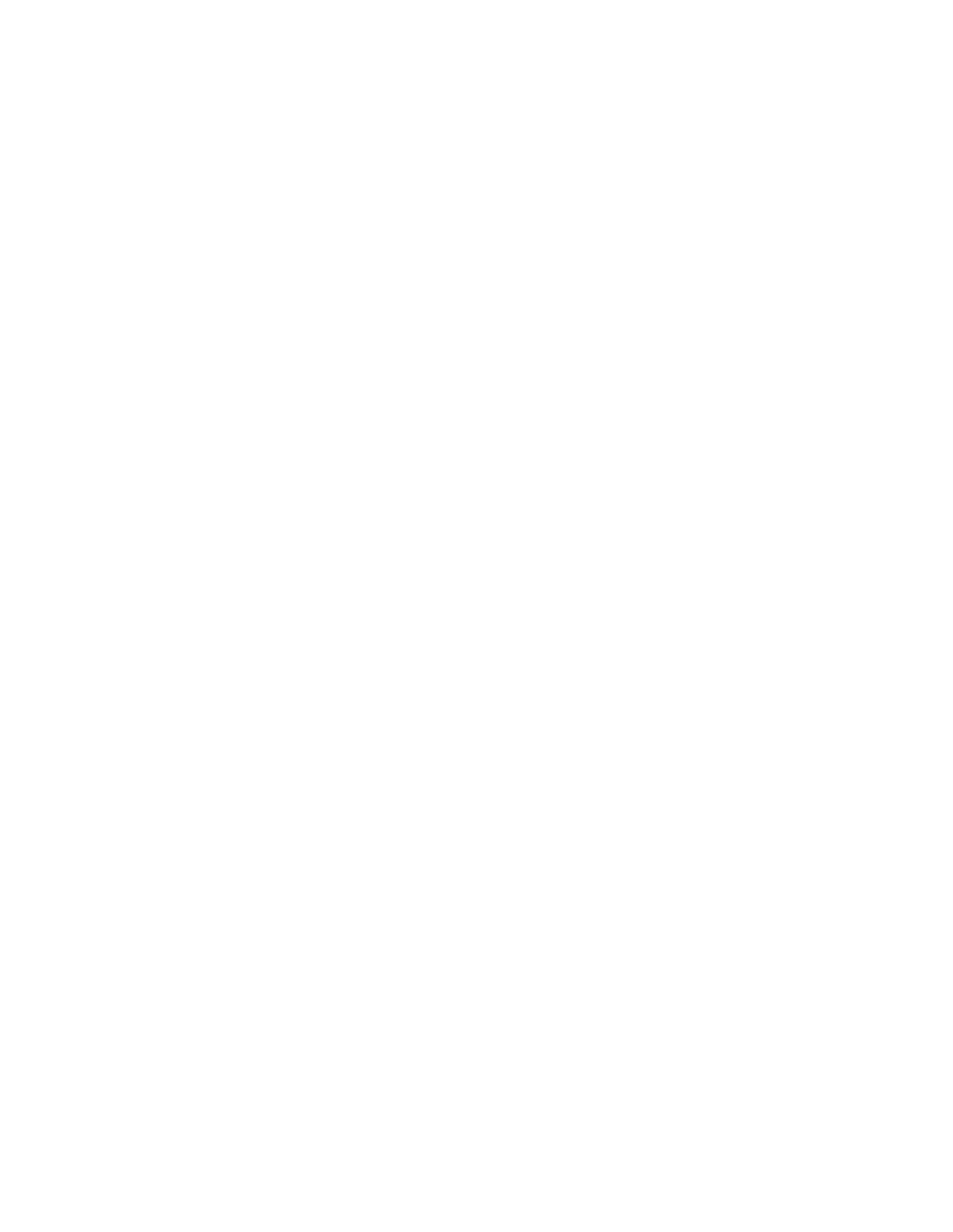# Cavanaugh Macdonald

CONSULTING, LLC *The experience and dedication you deserve* 

April 19, 2018

Board of Trustees Georgia Military Pension Fund Two Northside 75, Suite 300 Atlanta, GA 30318

Attention: Mr. James A. Potvin, Executive Director

Members of the Board:

Section 47-24-22 of the law governing the operation of the Georgia Military Pension Fund provides that the actuary shall make periodic valuations of the contingent assets and liabilities of the Pension Fund on the basis of regular interest and the tables last adopted by the Board of Trustees. We have submitted the report giving the results of the actuarial valuation of the Fund prepared as of June 30, 2017. The report indicates that annual employer contributions of \$2,611,590 or \$200.32 per active member for the fiscal year ending June 30, 2020 are sufficient to support the benefits of the Fund.

Since the previous valuation, the Board has amended the funding policy to change the long-term assumed rate of return assumption. Effective with the June 30, 2017 valuation, the assumed rate of return will be reduced by 0.10% (10 basis points) from the immediate prior actuarial valuation, as long as the actual rate of return for the fiscal year ending with the current valuation date exceeds the assumed rate of return from the immediate prior actuarial valuation. The assumed rate of return may not decrease below 7.00% net of investment expenses. Since the actual rate of return for the year ending June 30, 2017 was greater than 7.50%, the assumed rate of return used in the current valuation was decreased from 7.50% to 7.40%.

In preparing the valuation, the actuary relied on data provided by the Fund. While not verifying data at the source, the actuary performed tests for consistency and reasonableness. Our firm, as actuary, is responsible for all of the actuarial trend data in the financial section of the annual report and the supporting schedules in the actuarial section of the annual report.

In our opinion, the valuation is complete and accurate, and the methodology and assumptions are reasonable as a basis for the valuation. The valuation takes into account the effect of all amendments to the Fund enacted through the 2017 session of the General Assembly.

The Fund is funded on an actuarial reserve basis. The actuarial assumptions recommended by the actuary and adopted by the Board are in the aggregate reasonably related to the experience under the Fund and to reasonable expectations of anticipated experience under the Fund. The assumptions and methods used for financial reporting purposes meet the parameters set by Actuarial Standards of Practice (ASOPS). The funding objective of the plan is that contribution rates over time will remain level as a dollar per active member. The valuation method used is the entry age normal cost method. The normal contribution rate to cover current cost has been determined as a dollar per active member. Gains and losses are reflected in the total unfunded accrued liability which is being amortized as a level dollar per active member in accordance with the funding policy adopted by the Board.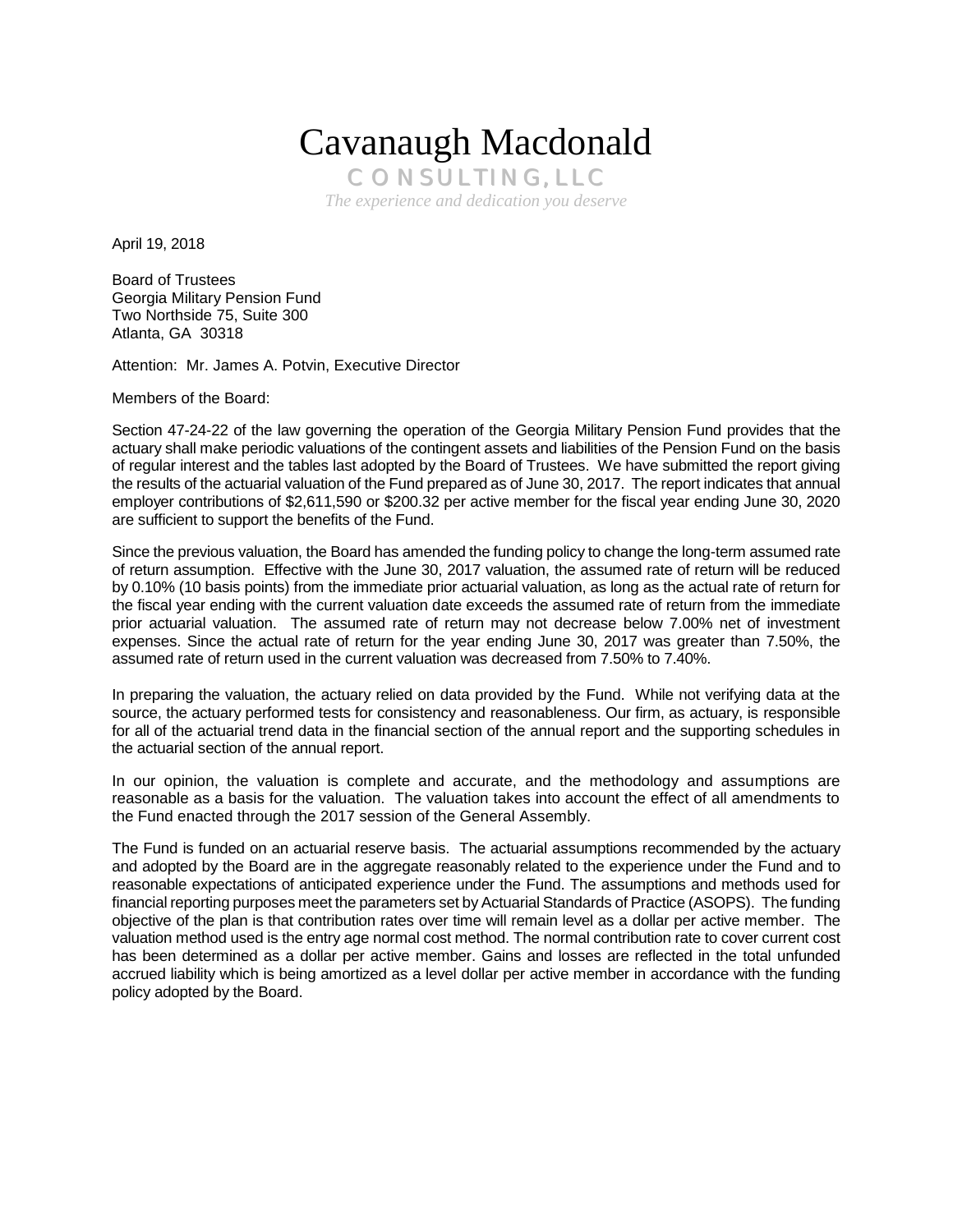

April 19, 2018 Board of Trustees Page 2

The Plan and the employers are required to comply with the financial reporting requirements of GASB Statements No. 67 and 68. The necessary disclosure information is provided in separate supplemental reports.

We have provided the following information and supporting schedules for the Actuarial Section of the Comprehensive Annual Financial Report:

- Summary of Actuarial Assumptions
- Schedule of Active Members
- Schedule of Funding Progress
- Schedule of Retirees Added to and Removed from Rolls
- Analysis of Change in Unfunded Accrued Liability
- Solvency Test Results

The Fund is being funded in conformity with the minimum funding standard set forth in Code Section 47-20-10 of the Public Retirement Systems Standards Law and the funding policy adopted by the Board. In our opinion the Fund is operating on an actuarially sound basis. Assuming that contributions to the Fund are made by the employer from year to year in the future at the rates recommended on the basis of the successive actuarial valuations, the continued sufficiency of the retirement fund to provide the benefits called for under the Fund may be safely anticipated.

This is to certify that the independent consulting actuary is a member of the American Academy of Actuaries and has experience is performing valuations for public retirement systems, that the valuation was prepared in accordance with principles of practice prescribed by the Actuarial Standards Board, and that the actuarial calculations were performed by qualified actuaries in accordance with accepted actuarial procedures, based on the current provisions of the retirement system and on actuarial assumptions that are internally consistent and reasonably based on the actual experience of the Fund.

Future actuarial results may differ significantly from the current results presented in this report due to such factors as the following: plan experience differing from that anticipated by the economic or demographic assumptions; changes in economic or demographic assumptions; increases or decreases expected as part of the natural operation of the methodology used for these measurements (such as the end of an amortization period or additional cost or contribution requirements based on the plan's funded status); and changes in plan provisions or applicable law. Since the potential impact of such factors is outside the scope of a normal annual actuarial valuation, an analysis of the range of results is not presented herein.

The actuarial computations presented in this report are for purposes of determining the recommended funding amounts for the System. Use of these computations for purposes other than meeting these requirements may not be appropriate.

Sincerely yours,

Edward J. Hockel

Edward J. Koebel, EA, FCA, MAAA Cathy Turcot Principal and Consulting Actuary **Principal and Managing Director** Principal and Managing Director

Ben Mob

Ben Mobley, ASA, FCA, MAAA Senior Actuary

atty Tuicot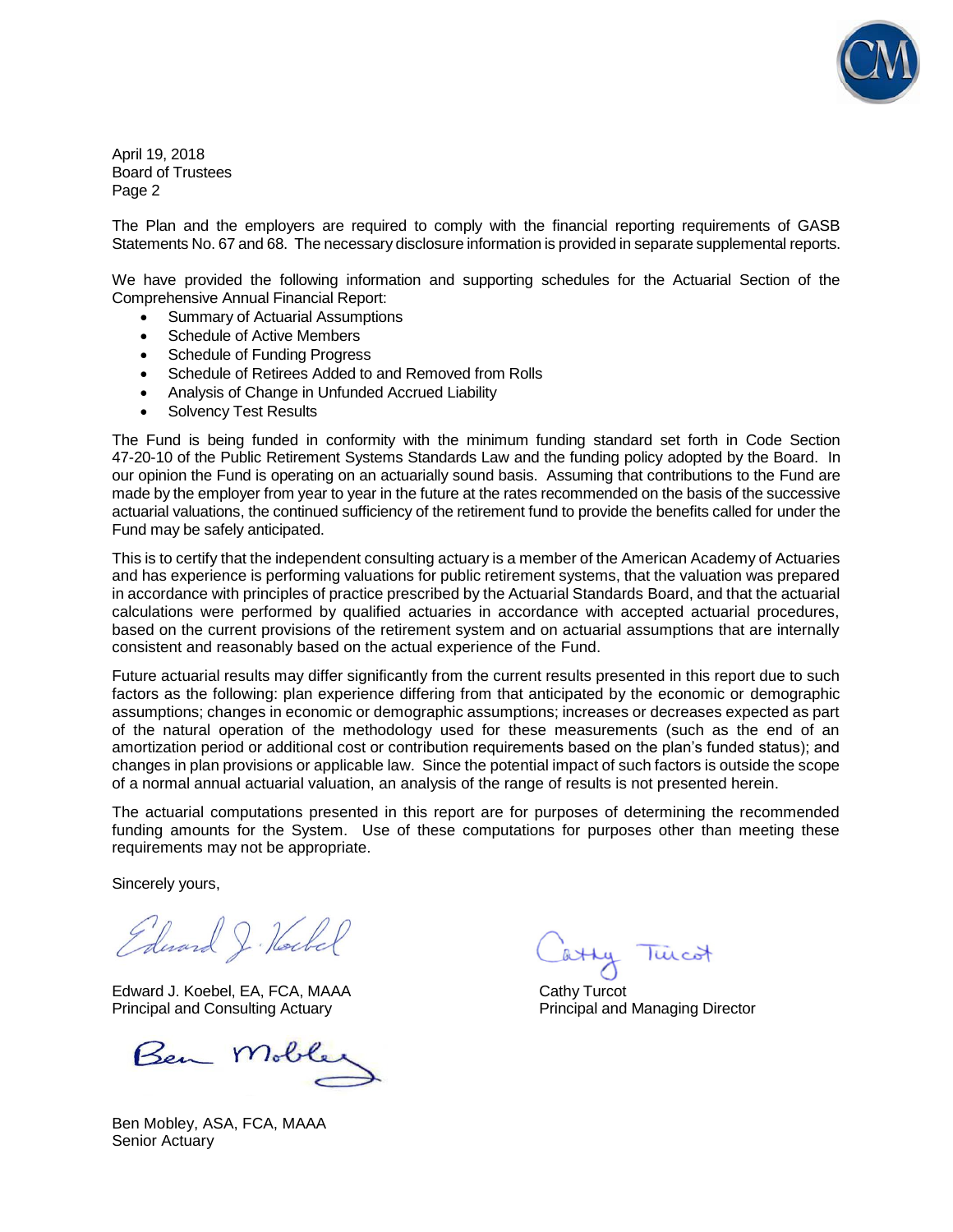

### **TABLE OF CONTENTS**

| <b>Section</b> | Item                                | Page No. |
|----------------|-------------------------------------|----------|
| I              | <b>Summary of Principal Results</b> | 1        |
| Ш              | Membership                          | 3        |
| Ш              | Assets                              | 4        |
| IV             | <b>Comments on Valuation</b>        | 5        |
| ٧              | Contributions Payable by the State  | 7        |
| VI             | Accounting Information              | 8        |
| VII            | Experience                          | 10       |

### **Schedule**

| A | <b>Valuation Balance Sheet</b>                                           | 11 |
|---|--------------------------------------------------------------------------|----|
| в | Development of the Actuarial Value of Assets                             | 12 |
| С | Summary of Receipts and Disbursements                                    | 13 |
| D | Outline of Actuarial Assumptions and Methods                             | 14 |
| Е | <b>Actuarial Cost Method</b>                                             | 16 |
| F | Board Funding Policy                                                     | 17 |
| G | Amortization of UAAL                                                     | 20 |
| н | Summary of Main Fund Provisions as<br>Interpreted for Valuation Purposes | 25 |
|   | Tables of Membership Data                                                | 26 |
| J | <b>CAFR Schedules</b>                                                    | 28 |

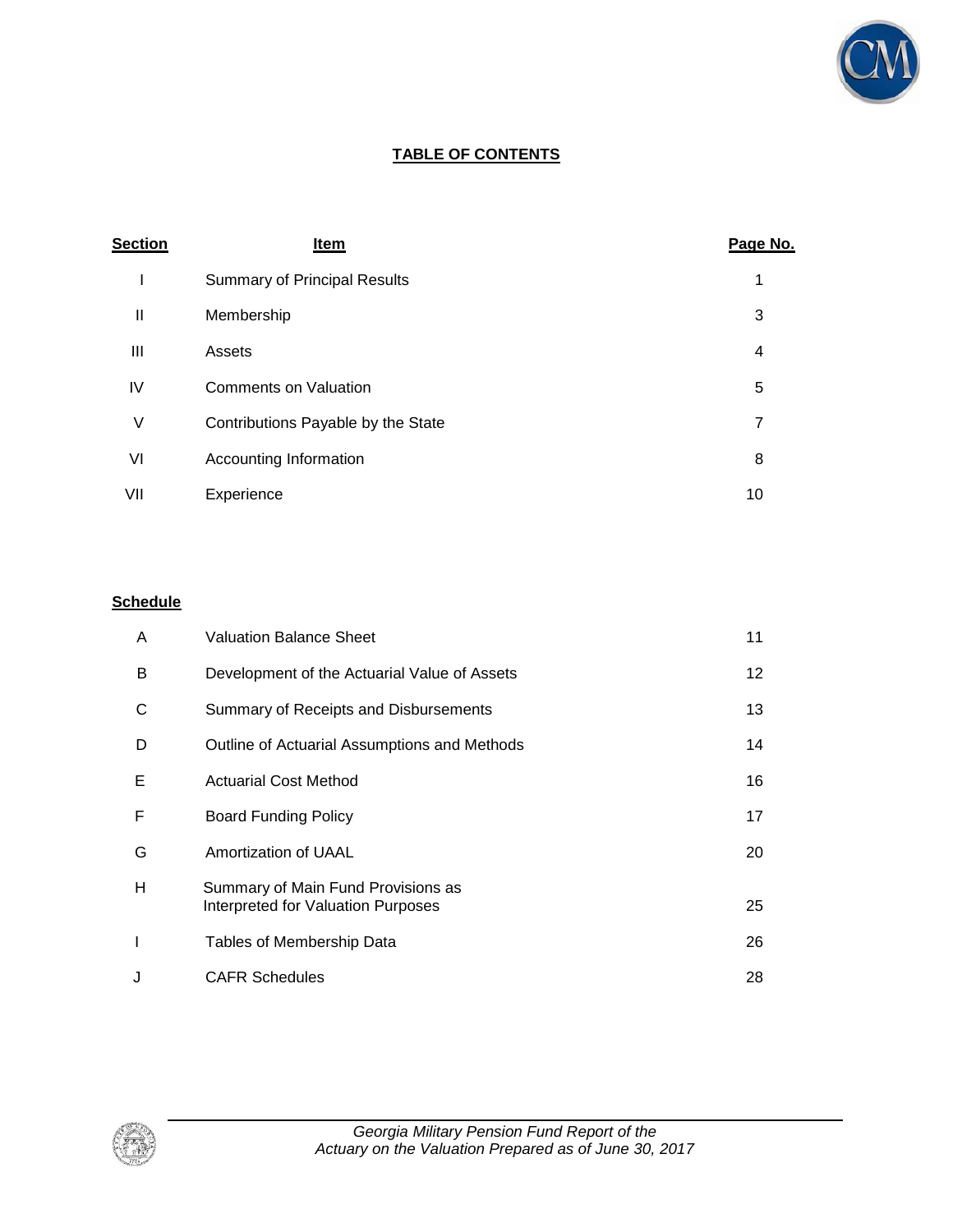

# **Section I – Summary of Principal Results**

1. For convenience of reference, the principal results of the current and preceding valuations are

summarized below.

| <b>Valuation Date</b>                                                                             |               | <b>June 30, 2017</b>     |    | <b>June 30, 2016</b>     |  |
|---------------------------------------------------------------------------------------------------|---------------|--------------------------|----|--------------------------|--|
| Number of active members<br>Retired members:                                                      |               | 13,037                   |    | 13,850                   |  |
| <b>Number</b><br>Annual pensions                                                                  | \$            | 985<br>1,066,260         | \$ | 913<br>986,820           |  |
| Former members entitled to deferred vested pensions:<br><b>Number</b><br>Annual deferred pensions | \$            | 2,921<br>2,694,960       | \$ | 2,720<br>2,489,556       |  |
| Assets:<br><b>Fair Value</b><br><b>Actuarial Value</b>                                            | \$            | 20,711,000<br>20,604,000 | \$ | 17,717,000<br>18,414,000 |  |
| <b>Valuation Interest Rate</b>                                                                    |               | 7.40%                    |    | 7.50%                    |  |
| Unfunded actuarial accrued liability                                                              | \$            | 20,126,594               | \$ | 19,796,803               |  |
| Blended Amortization period (years)                                                               |               | 16.5                     |    | 17.3                     |  |
| Funded Ratio based on Actuarial Value of Assets                                                   |               | 50.6%                    |    | 48.2%                    |  |
| <b>For Fiscal Year Ending</b>                                                                     | June 30, 2020 |                          |    | June 30, 2019            |  |
| <b>Actuarially Determined Employer Contribution (ADEC)</b>                                        |               |                          |    |                          |  |
| Per active member:                                                                                |               |                          |    |                          |  |
| Normal*                                                                                           | \$            | 35.17<br>165.15          | \$ | 33.23<br>149.97          |  |
| Unfunded Actuarial Accrued Liability<br>Total                                                     | \$            | 200.32                   | \$ | 183.20                   |  |
| Annual Amount:                                                                                    |               |                          |    |                          |  |
| Normal*                                                                                           | \$            | 458,511                  | \$ | 460,236                  |  |
| Unfunded Actuarial Accrued Liability                                                              |               | 2,153,079                |    | 2,077,036                |  |
| Total                                                                                             | \$            | 2,611,590                | \$ | 2,537,272                |  |

\*The normal contribution includes administrative expenses.

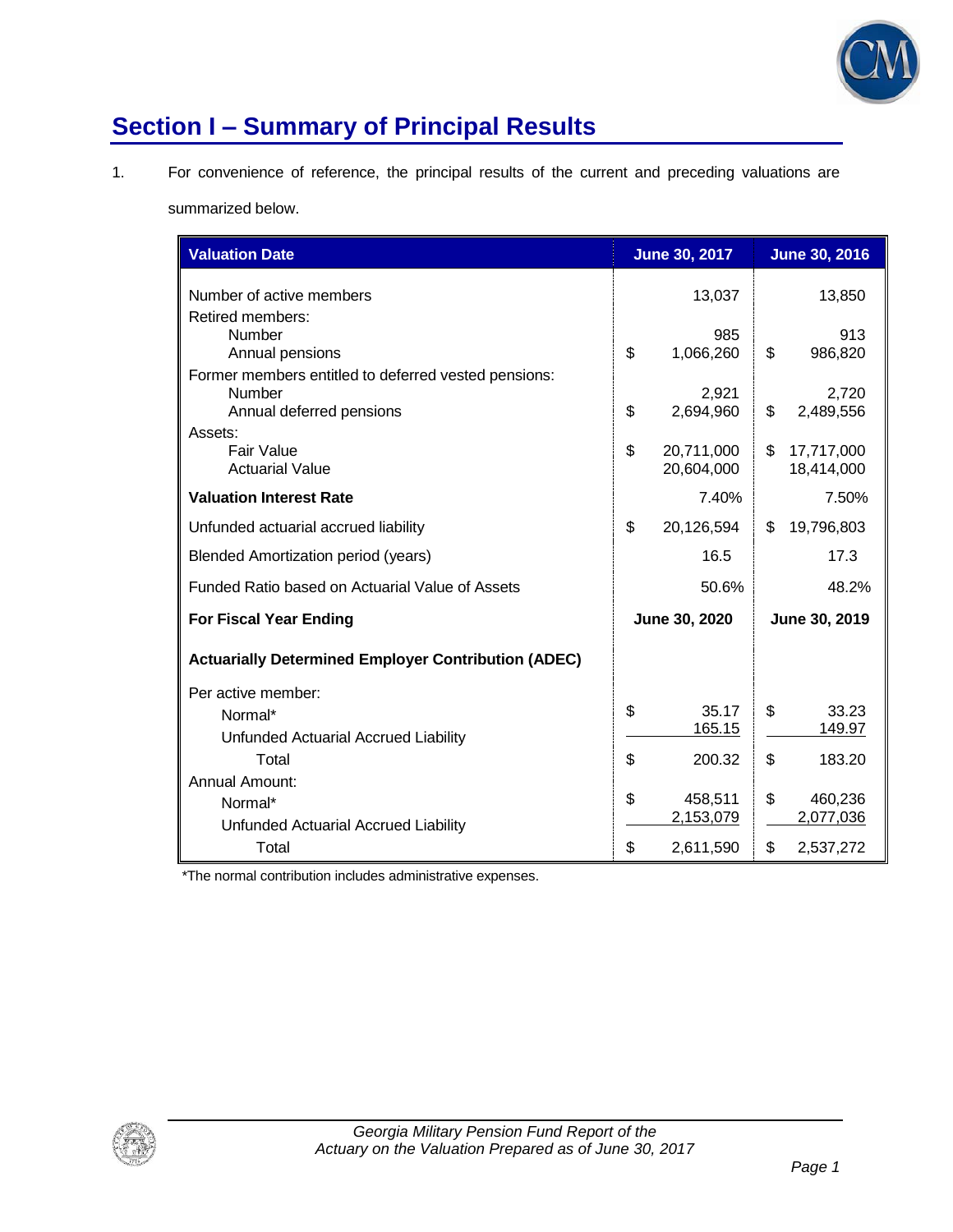

### **Section I – Summary of Principal Results**

- 2. The major benefit and contribution provisions of the Fund as reflected in the valuation are summarized in Schedule H. The valuation takes into account the effect of amendments to the Fund enacted through the 2017 session of the General Assembly. There have been no changes since the previous valuation.
- 3. Schedule D of this report outlines the full set of actuarial assumptions used to prepare the current valuation. Since the previous valuation, the Board has amended the funding policy to change the long-term assumed rate of return assumption. Effective with the June 30, 2017 valuation, the assumed rate of return will be reduced by 0.10% (10 basis points) from the immediate prior actuarial valuation, as long as the actual rate of return for the fiscal year ending with the current valuation date exceeds the assumed rate of return from the immediate prior actuarial valuation. The assumed rate of return may not decrease below 7.00% net of investment expenses. Since the actual rate of return for the year ending June 30, 2017 was greater than 7.50%, the assumed rate of return used in the current valuation was decreased from 7.50% to 7.40%. The Board Funding Policy is shown in Schedule F.
- 4. The entry age actuarial cost method was used to prepare the valuation. Schedule E contains a brief description of this method.
- 5. Comments on the valuation results as of June 30, 2017 are given in Section IV, and further discussion of the contributions is set out in Section V.
- 6. We have prepared the Solvency Test and Schedule of Retirants Added to and Removed from Rolls for the Fund's Comprehensive Annual Financial Report. These tables are shown in Schedule J.
- 7. The funded ratio shown in the Summary of Principal Results is the ratio of the actuarial value of assets to the accrued liability and would be different if based on fair value of assets. The funded ratio is an indication of progress in funding the promised benefits. Since the ratio is less than 100%, there is a need for additional contributions toward payment of the unfunded actuarial accrued liability. In addition, this funded ratio does not have any relationship to measuring sufficiency if the plan had to settle its liabilities.

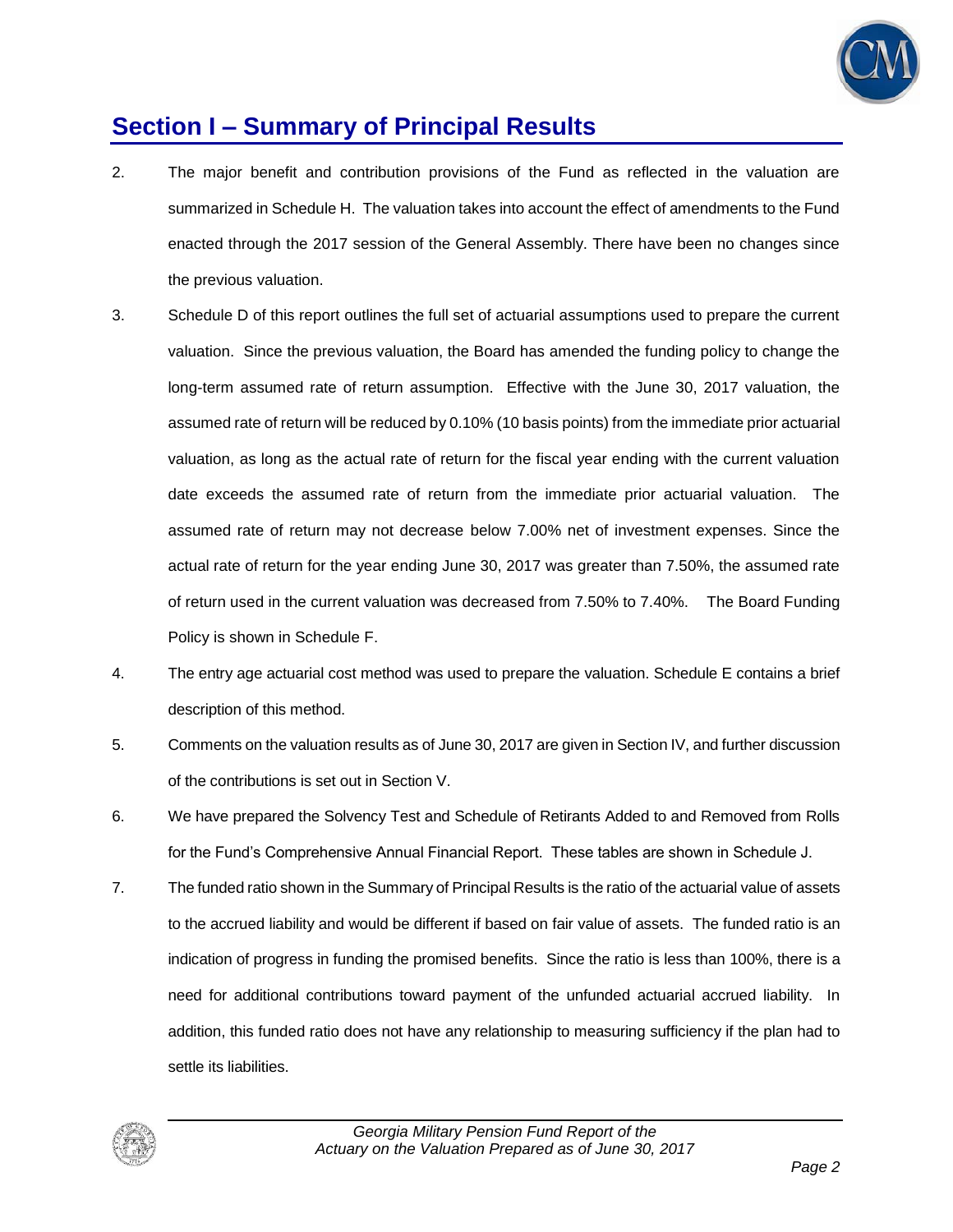

### **Section II – Membership**

- 1. Data for retired members of the Fund were furnished by the Retirement System. Data for active and deferred vested members of the Fund were furnished by the Defense Department. On this basis, the valuation includes 13,037 active National Guard members.
- 2. The following table shows the number of retired members and deferred vested members included in the valuation as of June 30, 2017, together with the amount of their annual retirement allowances

payable under the Fund as of that date.

#### **THE NUMBER AND ANNUAL RETIREMENT ALLOWANCES OF RETIRED MEMBERS AND DEFERRED VESTED MEMBERS AS OF JUNE 30, 2017**

| <b>GROUP</b>                        | <b>NUMBER</b> | <b>ANNUAL RETIREMENT</b><br><b>ALLOWANCES</b> |
|-------------------------------------|---------------|-----------------------------------------------|
| Retired Members, currently payable  | 985           | 1.066.260                                     |
| Former Members, deferred allowances | 2.921         | 2,694,960                                     |

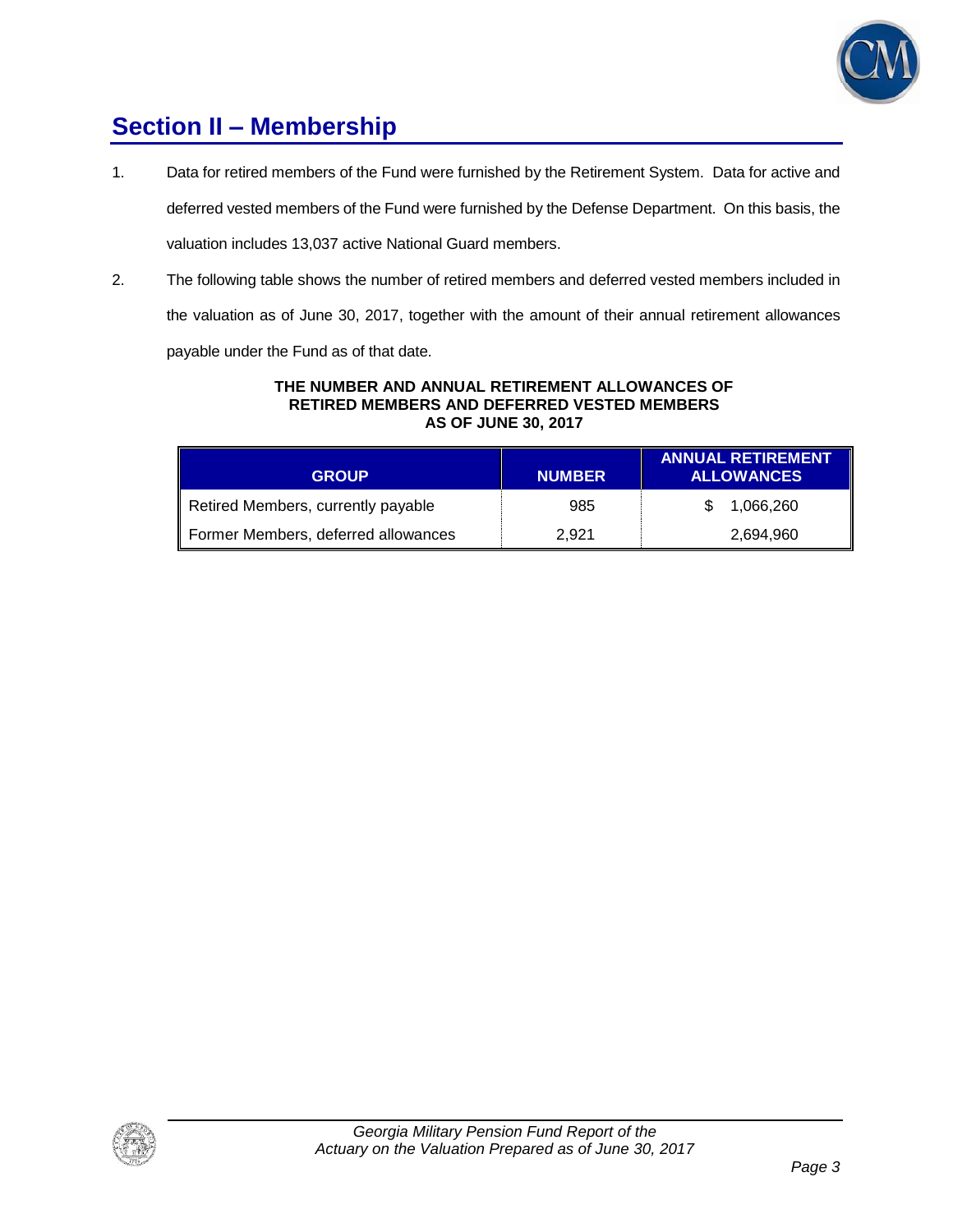

### **Section III – Assets**

- 1. As of June 30, 2017 the total fair value of assets amounted to \$20,711,000 as reported by the independent Auditor of the Fund. The actuarial value of assets as of June 30, 2017 was determined to be \$20,604,000 based on a five year smoothing of investment gains and losses. Schedule B shows the development of the actuarial value of assets as of June 30, 2017.
- 2. Schedule C shows the receipts and disbursements of the Fund for the two years preceding the valuation date and a reconciliation of the fund balances.

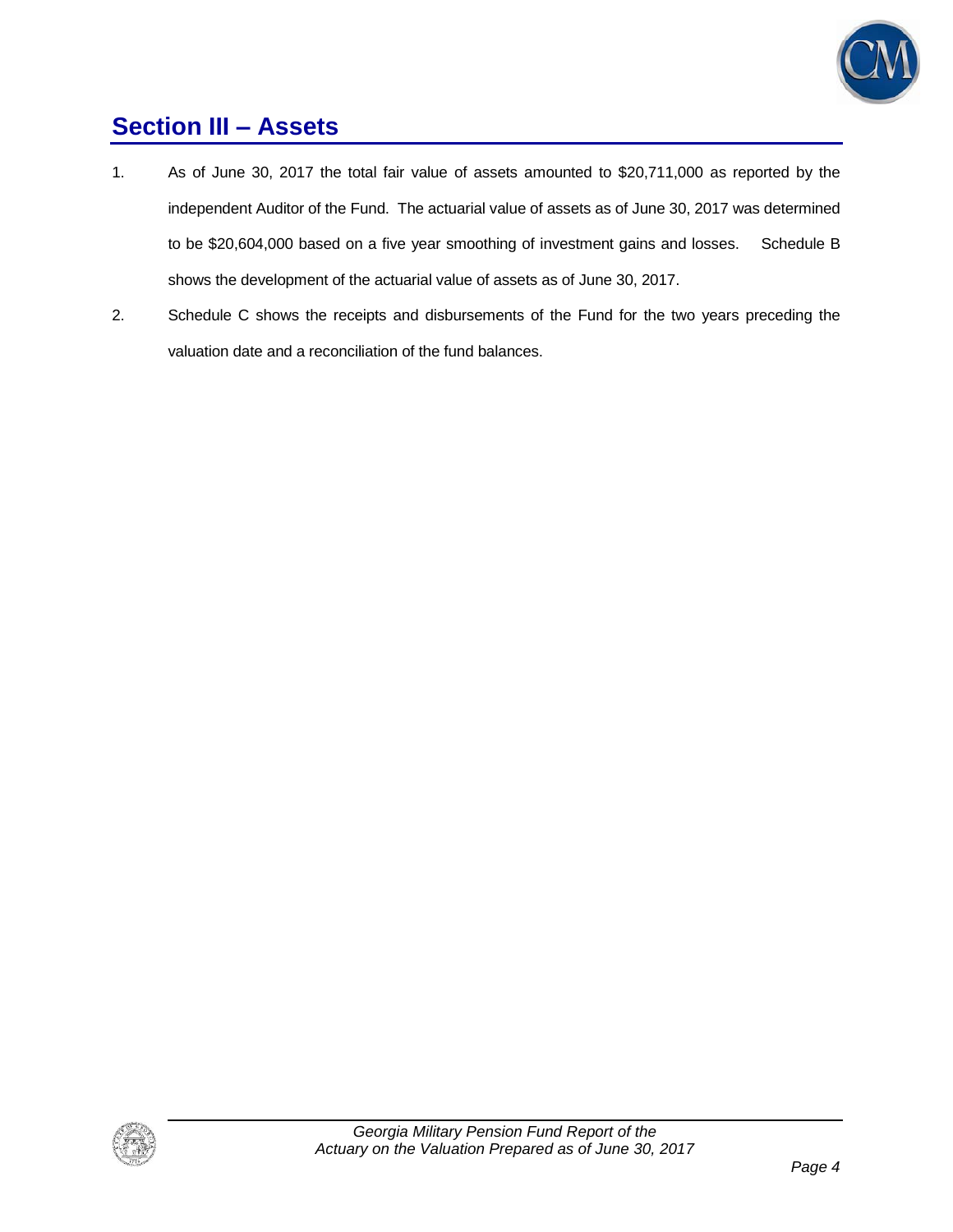

### **Section IV – Comments on Valuation**

- 1. Schedule A of this report contains the valuation balance sheet which shows the present and prospective assets and liabilities of the Fund as of June 30, 2017. The valuation was prepared in accordance with the actuarial assumptions and methods set forth in Schedule D and the actuarial cost method which is described in Schedule E.
- 2. The valuation balance sheet shows that the Fund has total prospective liabilities of \$41,133,211, of which \$28,867,136 is for the prospective benefits payable on account of present retired members, and members entitled to deferred vested benefits, and \$12,266,075 is for the prospective benefits payable on account of present active members. Against these liabilities, the Fund has total present assets of \$20,604,000 as of June 30, 2017. The difference of \$20,529,211 between the total liabilities and the total present assets represents the present value of contributions to be made in the future.
- 3. The employer's contributions to the Fund consist of normal contributions and unfunded actuarial accrued liability (UAAL) contributions. The valuation indicates that annual employer normal contributions at the rate of \$6.50 per active member are required to provide the currently accruing benefits of the Fund. An additional \$28.67 per active member is required to fund the administrative expenses of the Fund.
- 4. Prospective normal contributions (net of expenses) at the rate of \$6.50 have a present value of \$402,617. When this amount is subtracted from \$20,529,211, which is the present value of the total future contributions to be made by the employers, the result is a prospective unfunded actuarial accrued liability of \$20,126,594.
- 5. The funding policy adopted by the Board, as shown in Schedule F, provides that the unfunded actuarial accrued liability as of June 30, 2013 (Transitional UAAL) will be amortized as a level dollar amount over a closed 20-year period. In each subsequent valuation all benefit changes, assumption and method changes and experience gains and/or losses that have occurred since the previous valuation will determine a New Incremental UAAL. Each New Incremental UAAL will be amortized as a level dollar amount over a closed 20-year period from the date it is established.

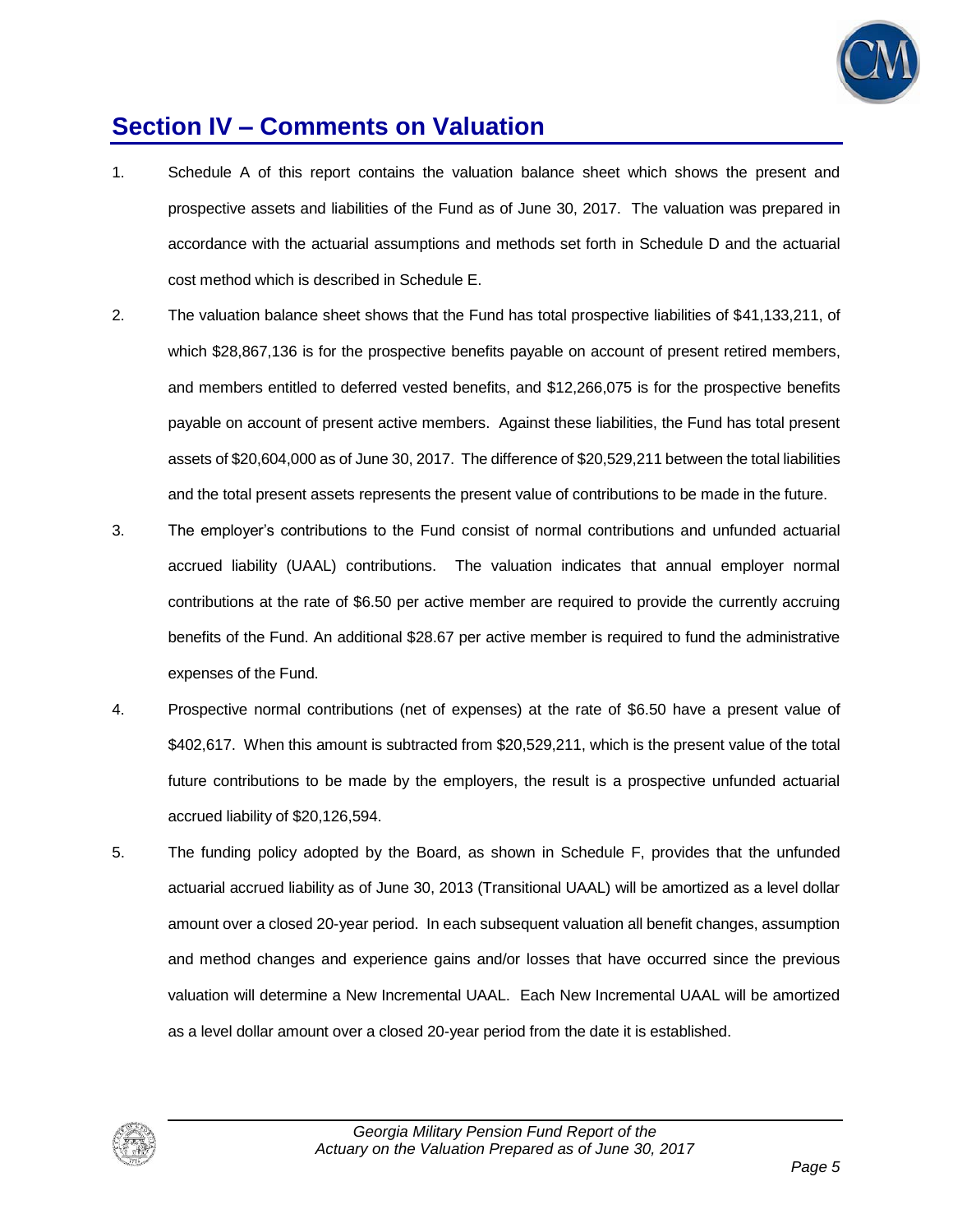

### **Section IV – Comments on Valuation**

- 6. The total accrued liability contribution rate is \$165.15 per active member, determined in accordance with the Board's funding policy.
- 7. Schedule G of this report shows the amortization schedules for the Transitional UAAL and New Incremental UAALs.
- 8. The following table shows the components of the total unfunded actuarial accrued liability (UAAL) and the derivation of the UAAL contribution rate in accordance with the funding policy.

|                                            | Remaining<br><b>Balance</b><br><b>UAAL</b> | Remaining<br>Amortization<br>Period (years) | Amortization<br><b>Payment</b> |
|--------------------------------------------|--------------------------------------------|---------------------------------------------|--------------------------------|
| Transitional                               | \$16,073,149                               | 16                                          | \$1,746,834                    |
| New Incremental June 30, 2014              | 37,480                                     | 17                                          | 3,946                          |
| New Incremental June 30, 2015              | 1,581,935                                  | 18                                          | 161,834                        |
| New Incremental June 30, 2016              | 1,511,964                                  | 19                                          | 150,704                        |
| New Incremental June 30, 2017              | 922,066                                    | 20                                          | 89,761                         |
| <b>Total UAAL</b>                          | \$20,126,594                               |                                             | \$2,153,079                    |
| <b>Blended Amortization Period (years)</b> |                                            |                                             | 16.5                           |
| UAAL Contribution Rate per active member   |                                            |                                             | \$165.15                       |

### **TOTAL UAAL AND UAAL CONTRIBUTION RATE**

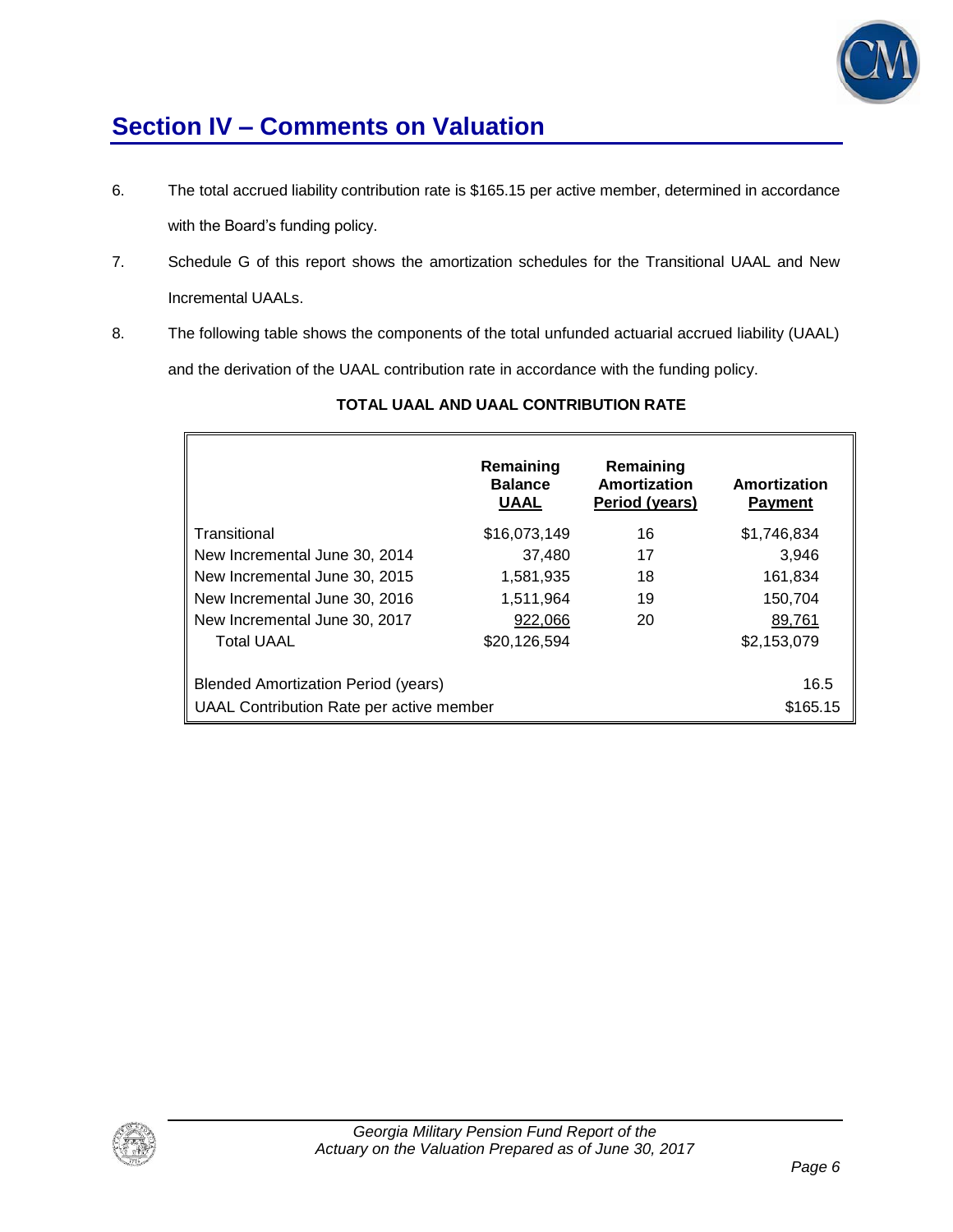

### **Section V – Contributions Payable by the State**

- 1. The employer's contributions to the Fund consist of a normal contribution and an unfunded actuarial accrued liability contribution (UAAL) as determined by actuarial valuation.
- 2. The normal contribution rate is calculated as the level dollar which, if applied for the average member during the entire period of his anticipated covered service, would be required in addition to the contributions of the member to meet the cost of all benefits payable on his behalf. On the basis of the valuation, the normal contribution rate was determined to be \$6.50 per active member, or \$84,741 based on 13,037 active members as of June 30, 2017.
- 3. An additional \$373,770, or \$28.67 per active member, is required to fund the administrative expenses of the Fund.
- 4. The total normal contribution including administrative expenses is, therefore, \$458,511, or \$35.17 per active member.
- 5. The UAAL contribution is the level annual amount which will be sufficient to amortize the unfunded actuarial accrued liability in accordance with the Board's funding policy. The annual UAAL contribution determined on this basis by the June 30, 2017 valuation is \$2,153,079, or \$165.15 per active member.
- 6. The following table summarizes the employer contribution rates which were determined by the June 30, 2017 valuation and are recommended for use.

| <b>CONTRIBUTION</b>                  |   | <b>PER ACTIVE</b><br><b>MEMBER</b> | <b>ANNUAL</b><br><b>AMOUNT</b> |           |  |
|--------------------------------------|---|------------------------------------|--------------------------------|-----------|--|
| Normal                               | S | 35.17                              | S                              | 458,511   |  |
| Unfunded Actuarial Accrued Liability |   | 165.15                             |                                | 2,153,079 |  |
| Total                                | S | 200.32                             |                                | 2,611,590 |  |

#### **ACTUARIALLY DETERMINED EMPLOYER CONTRIBUTION (ADEC) FOR FISCAL YEAR ENDING JUNE 30, 2020**

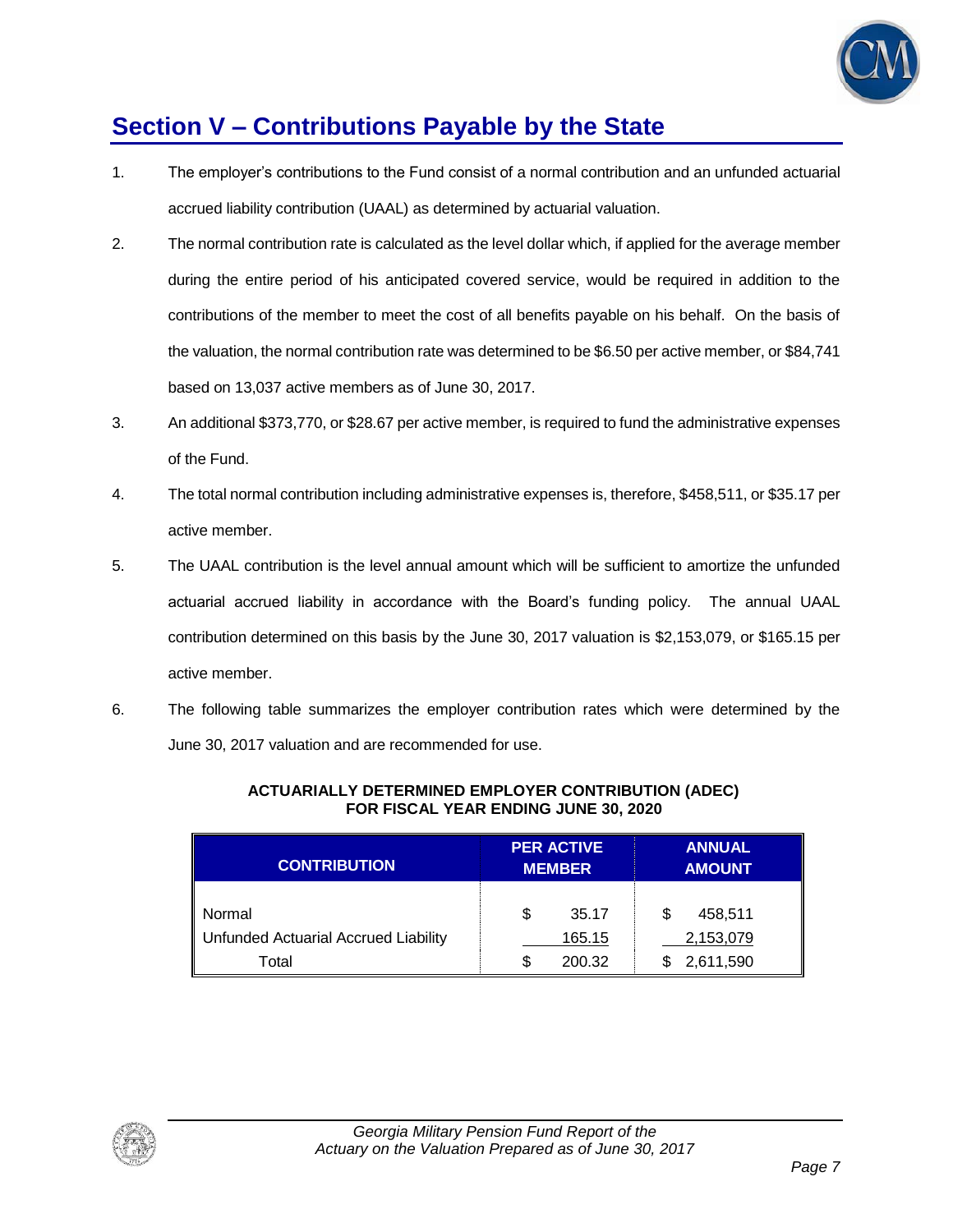

# **Section VI – Accounting Information**

The information required under Governmental Accounting Standards Board (GASB) Statements No. 67 and

68 will be issued in separate reports. The following information is provided for informational purposes only.

1. The following is a distribution of the number of employees by type of membership:

| <b>GROUP</b>                                                                   | <b>NUMBER</b> |
|--------------------------------------------------------------------------------|---------------|
| Retirees and beneficiaries currently<br>receiving benefits                     | 985           |
| Terminated plan members entitled to<br>benefits but not yet receiving benefits | 2,921         |
| Active plan members                                                            | 13,037        |
| Total                                                                          | 16,943        |

#### **NUMBER OF ACTIVE AND RETIRED MEMBERS AS OF JUNE 30, 2017**

#### 2. The schedule of funding progress is shown below

#### **SCHEDULE OF FUNDING PROGRESS**

| <b>Actuarial</b><br><b>Valuation</b><br><b>Date</b> | <b>Actuarial</b><br><b>Value of</b><br><b>Assets</b><br>(a) | <b>Actuarial Accrued</b><br><b>Liability (AAL)</b><br>- Entry Age<br>(b) | <b>Unfunded</b><br><b>AAL</b><br>(UAAL)<br>$(b - a)$ | <b>Funded</b><br><b>Ratio</b><br>(a/b) | <b>Covered</b><br><b>Payroll</b><br>(c) | <b>UAAL</b> as a<br><b>Percentage of</b><br><b>Covered</b><br><b>Payroll</b><br>$((b-a)/c)$ |
|-----------------------------------------------------|-------------------------------------------------------------|--------------------------------------------------------------------------|------------------------------------------------------|----------------------------------------|-----------------------------------------|---------------------------------------------------------------------------------------------|
| 6/30/2012                                           | \$10.087.000                                                | \$28,231,012                                                             | \$18,144,012                                         | 35.73%                                 | N/A                                     | N/A                                                                                         |
| 6/30/2013                                           | 12.131.000                                                  | 30.055.570                                                               | 17.924.570                                           | 40.36                                  | N/A                                     | N/A                                                                                         |
| 6/30/2014                                           | 14.264.000                                                  | 31.815.154                                                               | 17.551.154                                           | 44.83                                  | N/A                                     | N/A                                                                                         |
| 6/30/2015                                           | 16.446.000                                                  | 35,212,807                                                               | 18,766,807                                           | 46.70                                  | N/A                                     | N/A                                                                                         |
| 6/30/2016                                           | 18.414.000                                                  | 38,210,803                                                               | 19,796,803                                           | 48.19                                  | N/A                                     | N/A                                                                                         |
| 6/30/2017*                                          | 20,604,000                                                  | 40,730,594                                                               | 20,126,594                                           | 50.59                                  | N/A                                     | N/A                                                                                         |

\* Reflects change in assumed rate of return

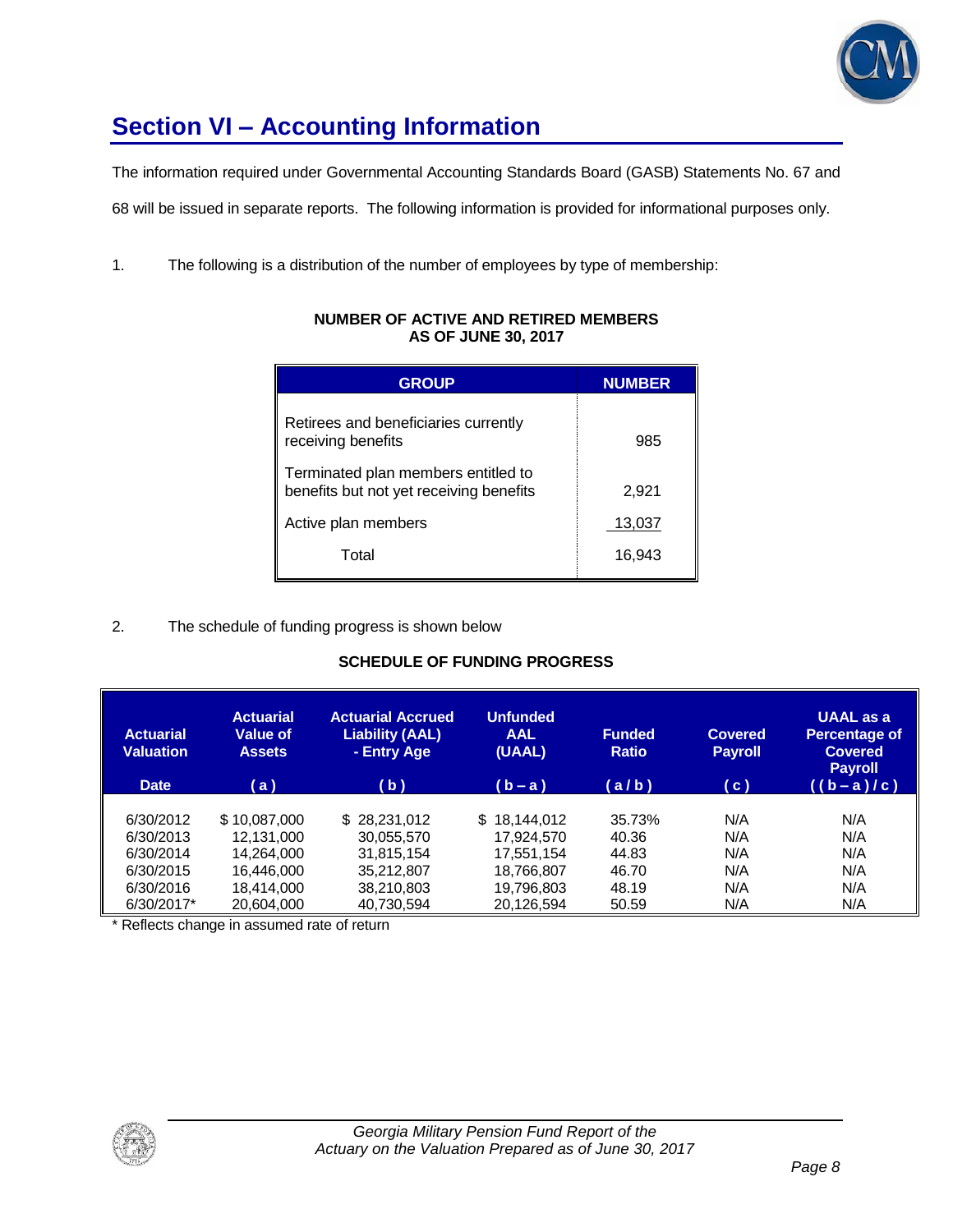

### **Section VI – Accounting Information**

| Year<br><b>Ending</b> | <b>Actuarially</b><br><b>Determined Employer</b><br><b>Contribution (ADEC)</b> | <b>Percentage</b><br><b>Contributed</b> |
|-----------------------|--------------------------------------------------------------------------------|-----------------------------------------|
| 6/30/2012             | \$1,521,000                                                                    | 100%                                    |
| 6/30/2013             | 1,703,000                                                                      | 100                                     |
| 6/30/2014             | 1,892,000                                                                      | 100                                     |
| 6/30/2015             | 1,893,000                                                                      | 100                                     |
| 6/30/2016             | 1,990,000                                                                      | 100                                     |
| 6/30/2017             | 2,018,000                                                                      | 100                                     |

3. The following shows the schedule of employer contributions:

4. The information presented in the required supplementary schedules was determined as part of the actuarial valuation at June 30, 2017. Additional information as of the latest actuarial valuation follows.

| Valuation date                            | 6/30/2017            |
|-------------------------------------------|----------------------|
| Actuarial cost method                     | Entry age            |
| Amortization method                       | Level dollar, closed |
| Remaining amortization period             | 16.5 years           |
| Asset valuation method                    | 5-year smoothed fair |
| Actuarial assumptions:                    |                      |
| Investment rate of<br>return <sup>*</sup> | 7.40%                |
| Projected salary<br>increases             | N/A                  |
| Cost-of-living adjustments                | None                 |

\* Includes inflation at 2.75%



.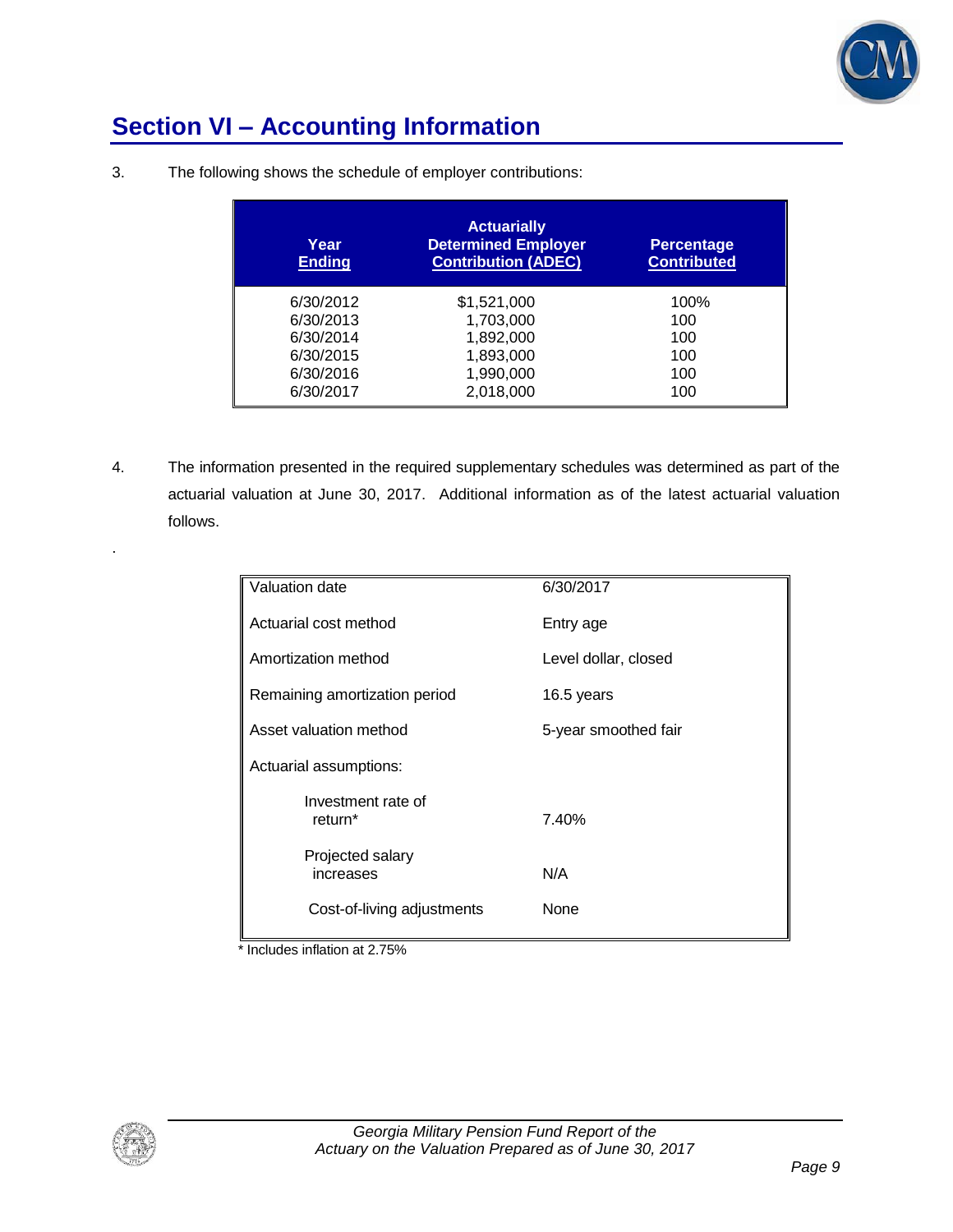

### **Section VII – Experience**

- 1. The last experience investigation was prepared for the five-year period ending June 30, 2014, and based on the results of the investigation various assumptions and methods were revised and adopted by the Board on December 17, 2015. The next experience investigation will be prepared for the period July 1, 2014 through June 30, 2019.
- 2. The following table shows the estimated gain or loss from various factors that resulted in an increase of \$329,791 in the unfunded actuarial accrued liability (UAAL) from \$19,796,803 to \$20,126,594 during the fiscal year ending June 30, 2017.
- 3. The most significant item contributing to the \$329.8 thousand increase in the UAAL was a \$537.6 thousand increase due to the decrease in the assumed rate of return from 7.50% to 7.40%. There were also small losses for turnover and retirement, new entrants joining the System and data changes. These losses were somewhat offset by gains for pensioner mortality and for valuation asset growth more than expected.

| <b>ITEM</b>                                                                                                                                                    | <b>AMOUNT OF</b><br><b>INCREASE/</b><br>(DECREASE)  |
|----------------------------------------------------------------------------------------------------------------------------------------------------------------|-----------------------------------------------------|
| Interest (7.50%) added to previous unfunded actuarial accrued liability<br>Accrued liability contribution                                                      | 1,484.8<br>S<br>(1,747.5)                           |
| Experience:<br>Valuation asset growth<br>Pensioners' mortality<br>Turnover and retirements<br>New entrants<br>Assumption changes<br>Miscellaneous/Data changes | (50.0)<br>(109.2)<br>11.0<br>138.9<br>537.6<br>64.2 |
| Total                                                                                                                                                          | \$<br>329.8                                         |

### **ANALYSIS OF THE INCREASE IN UNFUNDED ACTUARIAL ACCRUED LIABILITY** (in thousands of dollars)

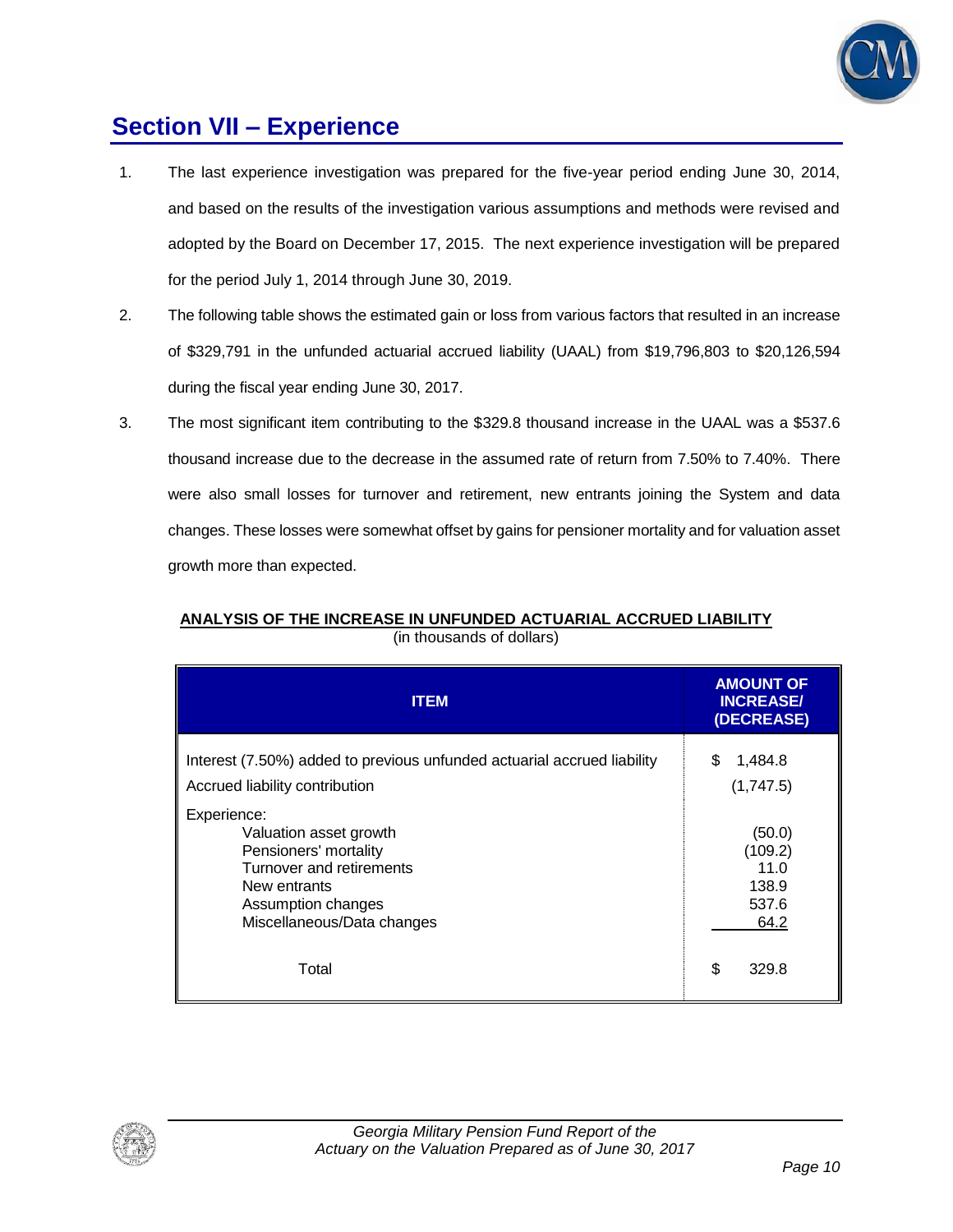

### **Schedule A – Valuation Balance Sheet**

#### **VALUATION BALANCE SHEET**

#### **PRESENT AND PROSPECTIVE ASSETS AND LIABILITIES AS OF JUNE 30, 2017**

|     | <b>ACTUARIAL LIABILITIES</b>                                                    |    |                   |  |  |  |
|-----|---------------------------------------------------------------------------------|----|-------------------|--|--|--|
|     | Present value of prospective benefits payable on account of:                    |    |                   |  |  |  |
| (1) | Present retired members                                                         | \$ | 9,778,029         |  |  |  |
| (2) | Former members entitled to deferred benefits                                    |    | 19,089,107        |  |  |  |
| (3) | Present active members                                                          |    | <u>12,266,075</u> |  |  |  |
| (4) | <b>Total Actuarial Liabilities</b>                                              |    | 41,133,211        |  |  |  |
|     | <b>PRESENT AND PROSPECTIVE ASSETS</b>                                           |    |                   |  |  |  |
| (5) | Actuarial Value of Assets:                                                      | \$ | 20,604,000        |  |  |  |
| (6) | Present value of total future contributions = $(4) - (5)$<br>\$20,529,211       |    |                   |  |  |  |
| (7) | Prospective normal contributions                                                |    | 402,617           |  |  |  |
| (8) | Prospective unfunded actuarial accrued liability<br>contributions = $(6) - (7)$ |    | 20,126,594        |  |  |  |
| (9) | <b>Total Present and Prospective Assets</b>                                     |    | 41.133.211        |  |  |  |

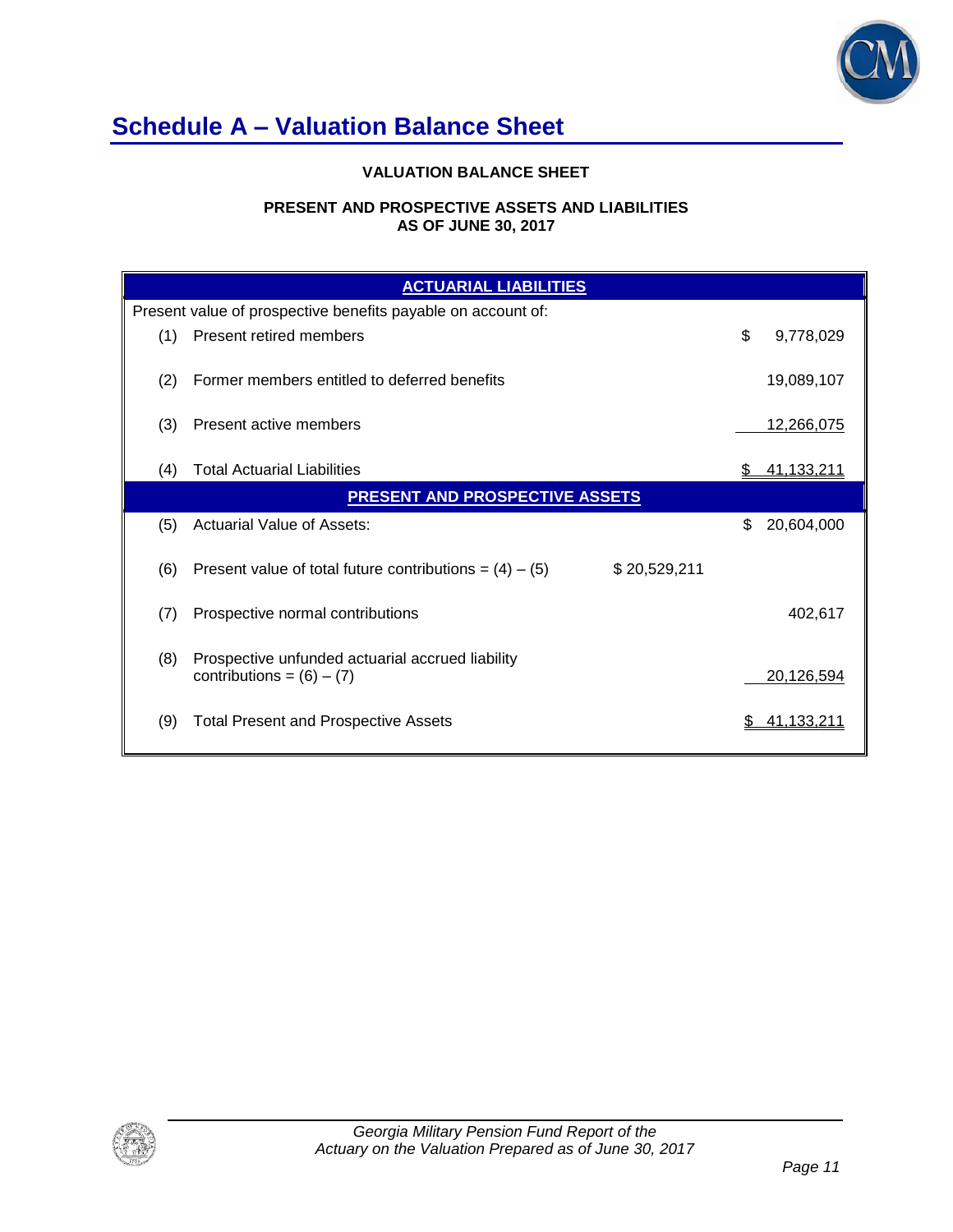

### **Schedule B – Development of Actuarial Value of Assets**

| (1) | Actuarial Value Beginning of Year                             |                                                                                                               | \$<br>18,414 |
|-----|---------------------------------------------------------------|---------------------------------------------------------------------------------------------------------------|--------------|
| (2) | Fair Value End of Year                                        |                                                                                                               | \$<br>20,711 |
| (3) |                                                               | Fair Value Beginning of Year                                                                                  | \$<br>17,717 |
| (4) | Cash Flow                                                     |                                                                                                               |              |
|     | (a)                                                           | Contributions                                                                                                 | \$<br>2,018  |
|     | (b)                                                           | <b>Benefit Payments</b>                                                                                       | (1,042)      |
|     | (c)                                                           | <b>Administrative Expenses</b>                                                                                | (244)        |
|     | (d)                                                           | <b>Investment Expenses</b>                                                                                    | (6)          |
|     | (e)                                                           | Net: $(4)(a) + (4)(b) + 4(c) + 4(d)$                                                                          | \$<br>726    |
| (5) |                                                               | Investment Income                                                                                             |              |
|     | (a)                                                           | Fair Total: $(2) - (3) - (4)(e)$                                                                              | \$<br>2,268  |
|     | (b)                                                           | Assumed Rate of Return for Current Year                                                                       | 7.50%        |
|     | (c)                                                           | Amount for Immediate Recognition:<br>$[(3) \times (5)(b)] + {[(4)(a) +4(b) +4(c)]x (5)(b) \times 0.5} - 4(d)$ | \$<br>1,362  |
|     | (d)                                                           | Amount for Phased-In Recognition: (5)(a) - (5)(c)                                                             | 906          |
| (6) |                                                               | Phased-In Recognition of Investment Income                                                                    |              |
|     | (a)                                                           | Current Year: $(5)(d) / 5$                                                                                    | \$<br>181    |
|     | (b)                                                           | <b>First Prior Year</b>                                                                                       | (208)        |
|     | (c)                                                           | Second Prior Year                                                                                             | (118)        |
|     | (d)                                                           | <b>Third Prior Year</b>                                                                                       | 247          |
|     | (e)                                                           | Fourth Prior Year                                                                                             | 0            |
|     | (f)                                                           | <b>Total Recognized Investment Gain</b>                                                                       | \$<br>102    |
| (7) | Actuarial Value End of Year: $(1) + (4)(e) + (5)(c) + (6)(f)$ |                                                                                                               | \$<br>20,604 |
| (8) | Difference Between Fair & Actuarial Values: $(2) - (7)$       |                                                                                                               | \$<br>107    |
| (9) |                                                               | Rate of Return on Actuarial Value                                                                             | 7.76%        |

#### **DEVELOPMENT OF ACTUARIAL VALUE OF ASSETS (\$ in thousands)**

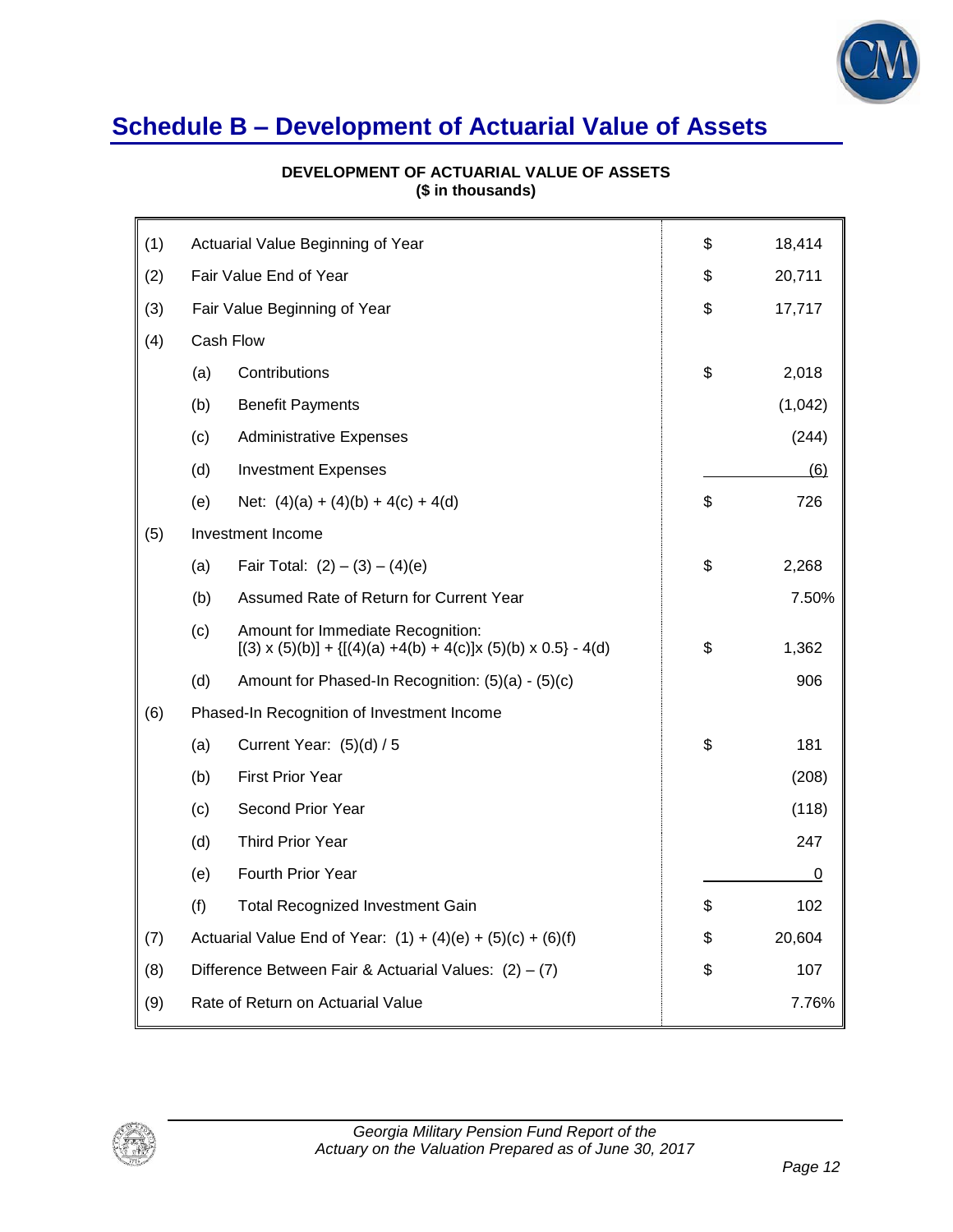

### **Schedule C – Summary of Receipts and Disbursements**

|                                                  |    | <b>YEAR ENDING</b>           |    |                              |
|--------------------------------------------------|----|------------------------------|----|------------------------------|
| <b>Receipts for the Year</b>                     |    | June 30, 2017<br>(\$1,000's) |    | June 30, 2016<br>(\$1,000's) |
| Contributions:<br><b>Members</b><br>Employer     | \$ | 0<br>2,018                   | \$ | $\Omega$<br>1,990            |
| Subtotal                                         | \$ | 2,018                        | \$ | 1,990                        |
| Investment Earnings (Net of Investment Expenses) |    | 2,262                        |    | 240                          |
| <b>TOTAL</b>                                     | \$ | 4,280                        | \$ | 2,230                        |
| Disbursements for the Year                       |    |                              |    |                              |
| <b>Benefit Payments</b>                          | \$ | 1,042                        | \$ | 963                          |
| <b>Refunds to Members</b>                        |    | $\Omega$                     |    | $\Omega$                     |
| <b>Administrative Expenses</b>                   |    | 244                          |    | 262                          |
| <b>TOTAL</b>                                     | \$ | 1,286                        | \$ | 1,225                        |
| <b>Excess of Receipts over Disbursements</b>     | \$ | 2,994                        | \$ | 1,005                        |
| <b>Reconciliation of Asset Balances</b>          |    |                              |    |                              |
| Asset Balance as of the Beginning of Year        | \$ | 17,717                       | \$ | 16,712                       |
| Excess of Receipts over Disbursements            |    | 2,994                        |    | 1,005                        |
| Asset Balance as of the End of Year              | \$ | 20,711                       | \$ | 17,717                       |
| Rate of Return                                   |    | 12.51%                       |    | 1.40%                        |

#### **SUMMARY OF RECEIPTS AND DISBURSEMENTS (Fair Value)**

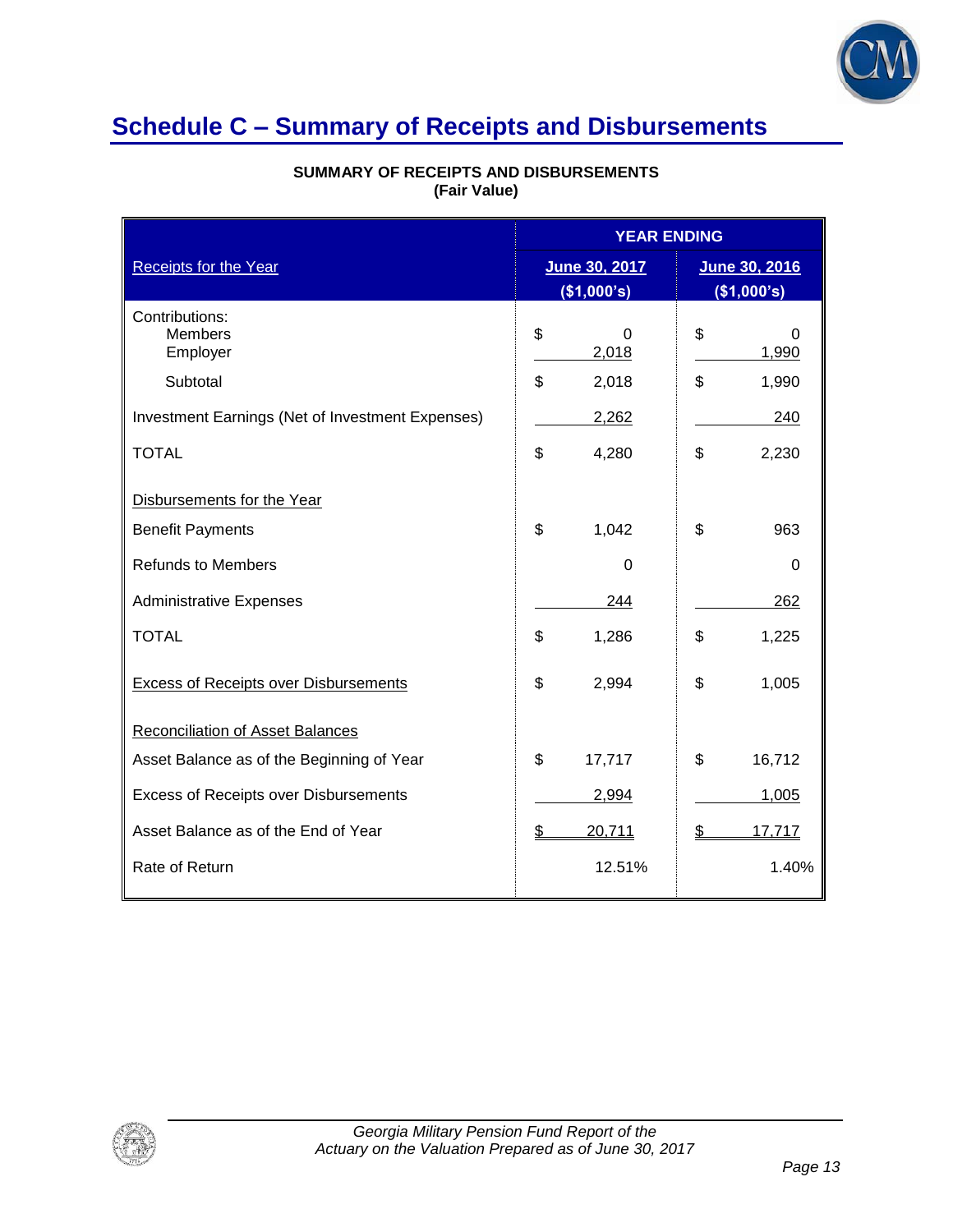

### **Schedule D – Outline of Actuarial Assumptions and Methods**

Actuarial assumptions and methods adopted by the Board December 17, 2015. Valuation interest rate adopted by the Board March 15, 2018.

**VALUATION INTEREST RATE:** 7.40% per annum, compounded annually, net of investment expenses, composed of a 2.75% inflation assumption and a 4.65% real rate of investment return assumption.

**SEPARATIONS FROM ACTIVE SERVICE:** Representative values of the assumed annual rates of separation from active service are as follows:

| <b>RATES OF WITHDRAWAL FROM ACTIVE SERVICE</b>                         |                                              |  |
|------------------------------------------------------------------------|----------------------------------------------|--|
| <b>SERVICE</b>                                                         | <b>RATES</b>                                 |  |
| 2 & Under<br>$3 - 7$<br>$8 - 9$<br>$10 - 14$<br>$15 - 19$<br>20 & Over | 13.0%<br>17.5<br>14.0<br>13.5<br>8.5<br>14.5 |  |

| <b>AGE</b>  | <b>RATES OF RETIREMENT</b> |
|-------------|----------------------------|
| 60          | 75.0%                      |
| 61          | 60.0                       |
| 62          | 70.0                       |
| 63          | 60.0                       |
| 64          | 60.0                       |
| 65 and over | 100.0                      |
|             |                            |

|            | <b>RATES OF DEATH</b> |               |  |
|------------|-----------------------|---------------|--|
| <b>AGE</b> | <b>Male</b>           | <b>Female</b> |  |
| 25         | 0.0349%               | 0.0192%       |  |
| 30         | 0.0412                | 0.0245        |  |
| 35         | 0.0717                | 0.0441        |  |
| 40         | 0.1001                | 0.0655        |  |
| 45         | 0.1399                | 0.1043        |  |
| 50         | 0.1983                | 0.1555        |  |
| 55         | 0.2810                | 0.2228        |  |
| 60         | 0.4092                | 0.3058        |  |

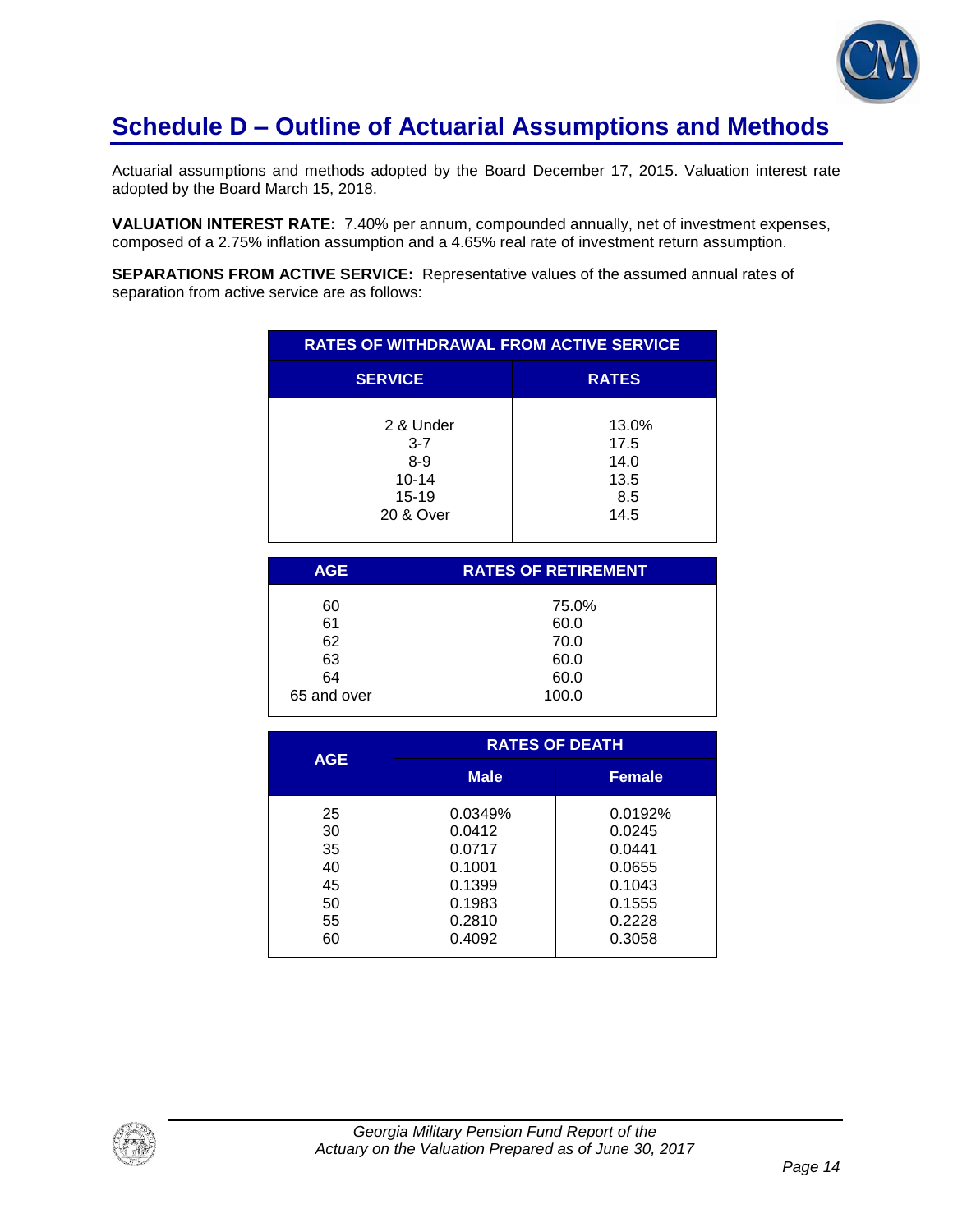

### **Schedule D – Outline of Actuarial Assumptions and Methods**

**DEATHS AFTER RETIREMENT:** Since the Fund has minimal post-retirement mortality experience, the Fund uses the same mortality tables used for the Employees' Retirement System of Georgia, which is the RP-2000 Combined Mortality Table projected to 2025 with projection scale BB and set forward 2 years for both males and females. There is a margin for future mortality improvement in the tables used by the Fund. Based on the results of the most recent experience study adopted by the Board on December 17, 2015, the numbers of expected future deaths are 9-12% less than the actual number of deaths that occurred during the study period.

| Age | Men     | Women   | Age | <b>Men</b> | Women   |
|-----|---------|---------|-----|------------|---------|
| 40  | 0.1127% | 0.0790% | 65  | 1.1300%    | 0.8994% |
| 45  | 0.1609  | 0.1230  | 70  | 1.8697     | 1.5281  |
| 50  | 0.2474  | 0.1872  | 75  | 3.2147     | 2.5220  |
| 55  | 0.4246  | 0.2918  | 80  | 5.5160     | 4.1628  |
| 60  | 0.6985  | 0.4923  | 85  | 9.5631     | 7.1239  |

Representative values of the assumed annual rates of mortality are as follows:

**ADMINISTRATIVE EXPENSES:** Budgeted administrative expenses for the fiscal year are added to the normal cost.

**AMORTIZATION METHOD:** Level dollar amortization.

**ASSET METHOD:** Actuarial value, as developed in Schedule B. The actuarial value of assets recognizes a portion of the difference between the fair value of assets and the expected value of assets, based on the assumed valuation rate of return. The actuarial value was set equal to the fair value as of June 30, 2013. The amount recognized each year beginning June 30, 2014 is 20% of the difference between fair value and expected actuarial value.

**VALUATION METHOD:** Entry age actuarial cost method. See Schedule E for a brief description of this method.

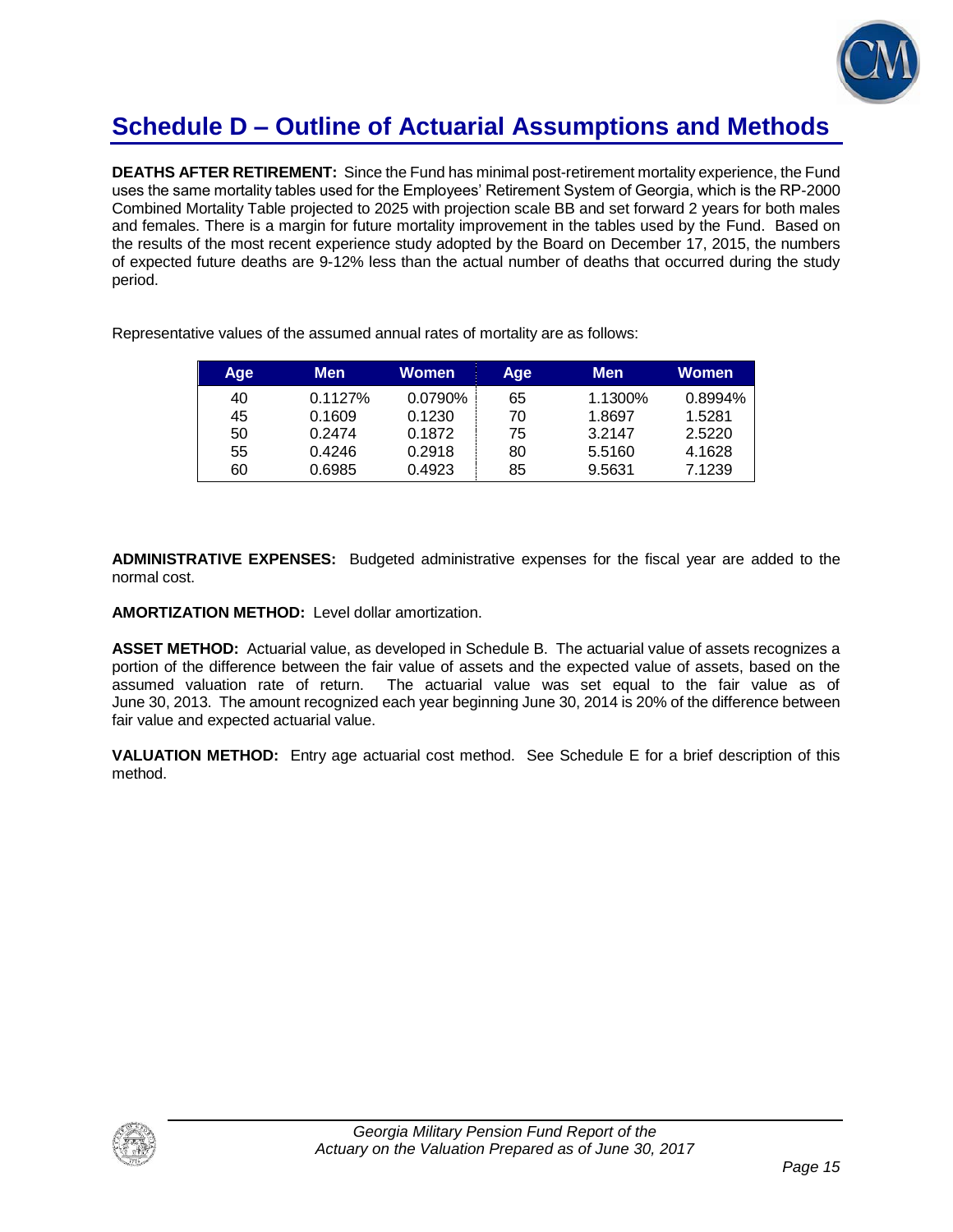

### **Schedule E – Actuarial Cost Method**

- 1. The valuation is prepared on the projected benefit basis, under which the present value, at the interest rate assumed to be earned in the future (currently 7.40%), of each member's expected benefits at retirement or death is determined, based on age, service and sex. The calculations take into account the probability of a member's death or termination of employment prior to becoming eligible for a benefit, as well as the possibility of his terminating with a service, disability or survivor's benefit. The present value of the expected benefits payable on account of the active members is added to the present value of the expected future payments to retired members, beneficiaries and members entitled to deferred vested benefits to obtain the present value of all expected benefits payable from the Fund on account of the present group of members and beneficiaries.
- 2. The employer contributions required to support the benefits of the Fund are determined following a level funding approach, and consist of a normal contribution and an unfunded actuarial accrued liability contribution.
- 3. The normal contribution is determined using the entry age actuarial cost method. Under this method, a calculation is made to determine the level amount which, if applied for the average member during the entire period of his anticipated covered service, would be required in addition to the contributions of the member to meet the cost of all benefits payable on his behalf.
- 4. The unfunded actuarial accrued liability contributions are determined by subtracting the present value of prospective employer normal contributions and member contributions, together with the current actuarial value of assets, from the present value of expected benefits to be paid from the Fund.

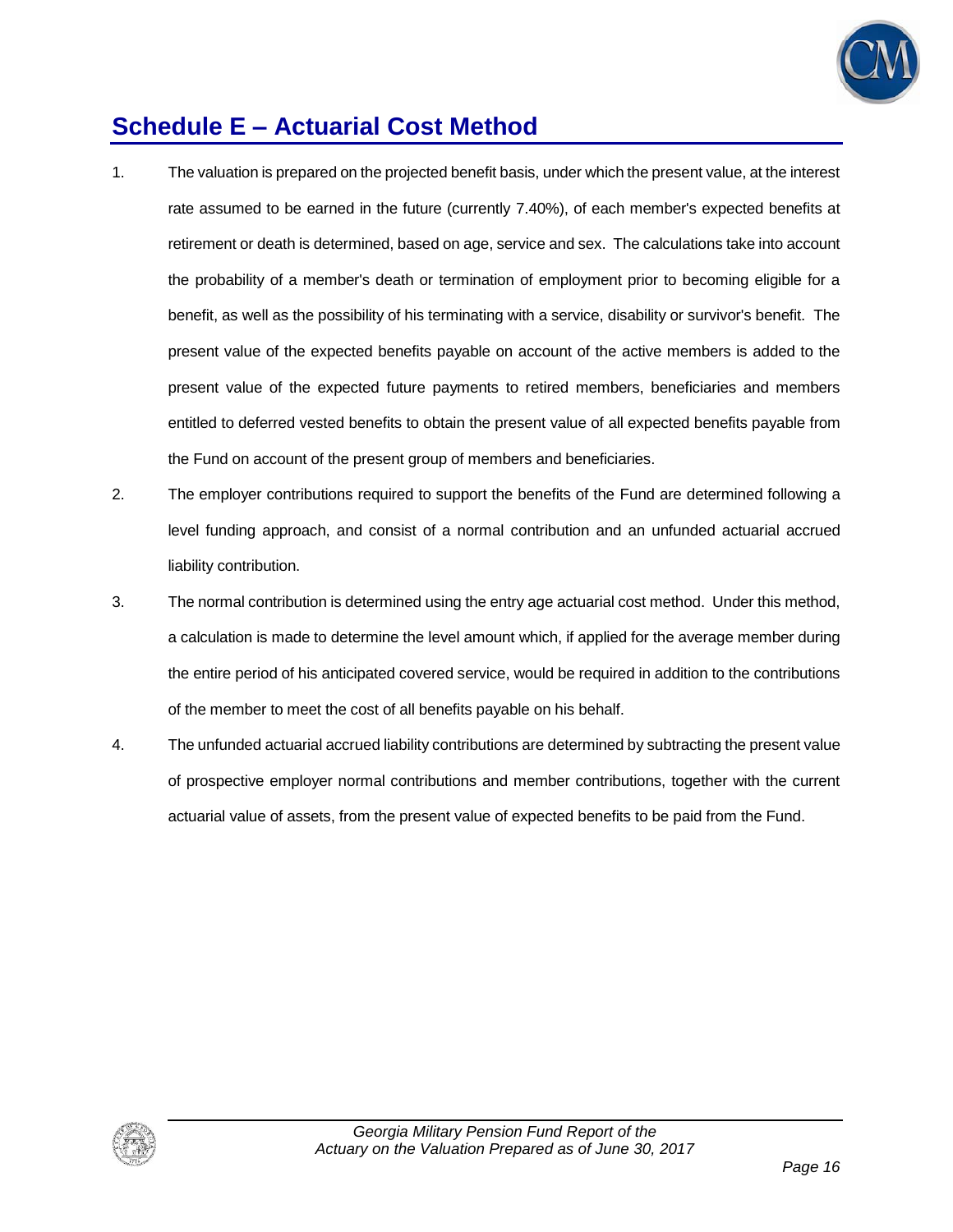

### **Schedule F – Board Funding Policy**

#### **FUNDING POLICY OF THE GMPF BOARD OF TRUSTEES**

The purpose of this Funding Policy is to state the overall objectives for the Georgia Military Pension Fund (System), the benchmarks that will be used to measure progress in achieving those goals, and the methods and assumptions that will be employed to develop the benchmarks. It is the intent of the GMPF Board of Trustees that the Funding Policy outlined herein will remain unchanged until the objectives below are met.

#### **I. Funding Objectives**

The goal in requiring employer and member contributions to the System is to accumulate sufficient assets during a member's employment to fully finance the benefits the member is expected to receive throughout retirement. In meeting this objective, the System will strive to meet the following funding objectives:

- To develop a pattern of contributions expressed both as a total dollar amount and as a dollar amount per active member and measured by valuations prepared in accordance with applicable State laws and the principles of practice prescribed by the Actuarial Standards Board.
- To maintain an increasing funded ratio (ratio of actuarial value of assets to actuarial accrued liabilities) that reflects a trend of improved actuarial condition. The long-term objective is to obtain a 100% funded ratio over a reasonable period of future years.
- To maintain adequate asset levels to finance the benefits promised to members and monitor the future demand for liquidity.
- To promote intergenerational equity for taxpayers with respect to contributions required for the benefits provided by the System.

#### **II. Measures of Funding Progress**

To track progress in achieving the System's funding objectives, the following measures will be determined annually as of the actuarial valuation date (with due recognition that a single year's results may not be indicative of long-term trends):

- **Funded ratio** The funded ratio, defined as the actuarial value of assets divided by the actuarial accrued liability, should increase over time, before adjustments for changes in benefits, actuarial methods, and/or actuarial adjustments. The target funded ratio will be 100 percent within 20 years of the valuation date for the first valuation conducted following the adoption of this Policy (i.e. the June 30, 2013 valuation date).
- **Unfunded Actuarial Accrued Liability (UAAL)**
	- o **Transitional UAAL** The UAAL established as of the initial valuation date for which this funding policy is adopted shall be known as the Transitional UAAL.
	- o **New Incremental UAAL** Each subsequent valuation will produce a New Incremental UAAL consisting of all benefit changes, assumption and method changes and experience gains and/or losses that have occurred since the previous valuations.

#### **UAAL Amortization Period**

- $\circ$  The transitional UAAL will be amortized over a closed 20 year period beginning on the initial valuation date for which this funding policy is adopted.
- $\circ$  Each New Incremental UAAL shall be amortized over a closed 20 year period beginning with the year it is incurred.

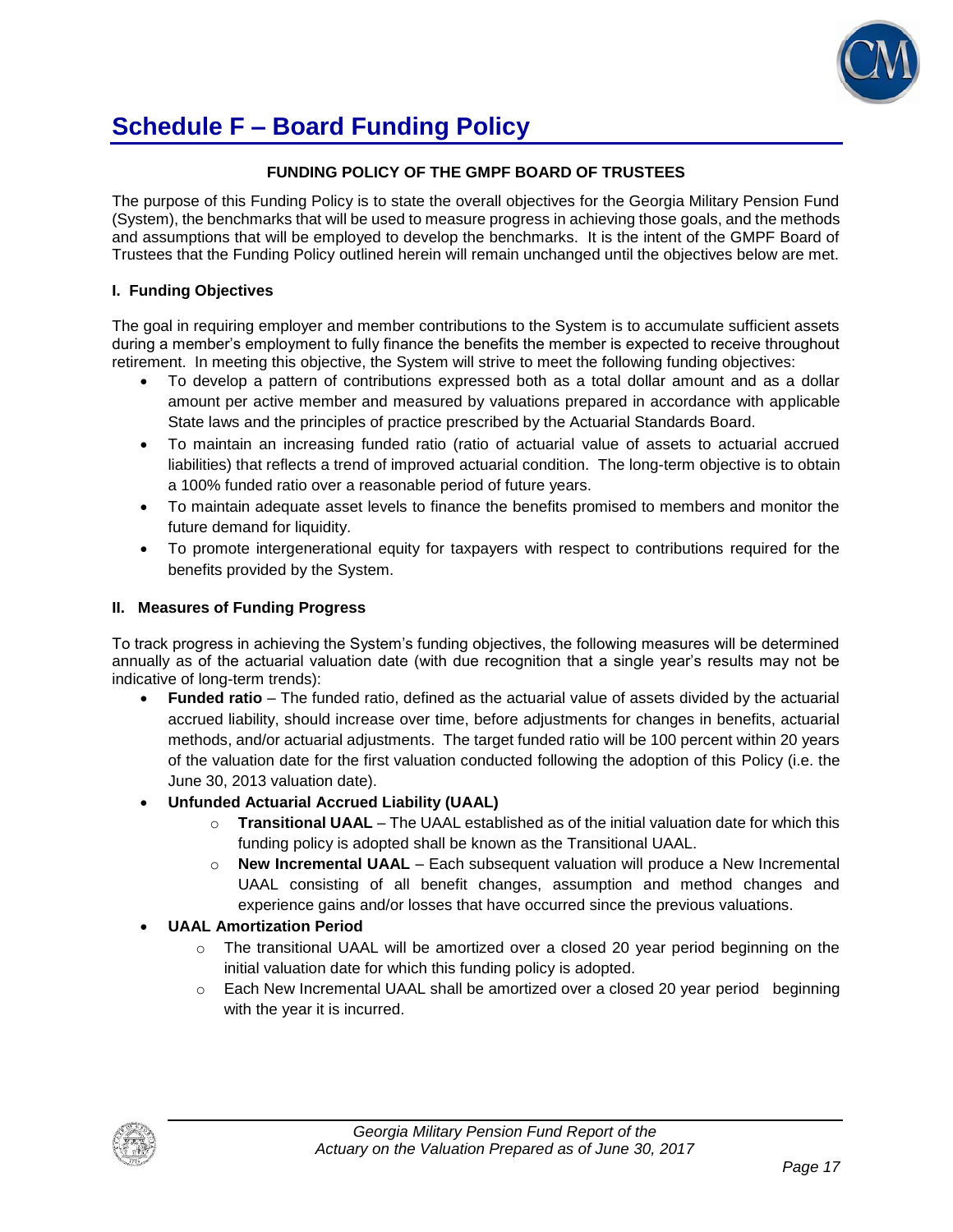

# **Schedule F – Board Funding Policy**

- **Employer Contributions**
	- o **Employer Normal Contributions**  the contribution determined as of the valuation date each year to fund the employer portion of the annual normal cost of the System based on the assumptions and methods adopted by the Board.
	- $\circ$  In each valuation subsequent to the adoption of this funding policy the required employer contributions will be determined as the summation of the employer Normal Contribution, a contribution for administrative expenses, the amortization cost for the Transitional UAAL and the individual amortization cost for each of the New Incremental UAAL bases.
	- $\circ$  Employer Contributions will be expressed as both a total dollar amount and as a dollar amount per active member. In no event shall the employer contributions be less than \$0.
	- $\circ$  The valuation methodology, including the amortization of the Unfunded Actuarial Accrued Liability (UAAL), would be expected to maintain reasonably stable contributions as a dollar per active member.

#### **III. Methods and Assumptions**

The annual actuarial valuations providing the measures to assess funding progress will utilize the actuarial methods and assumptions last adopted by the Board based upon the advice and recommendations of the actuary. These include the following primary methods and assumptions:

- The actuarial cost method used to develop the benchmarks will be the Entry Age Normal (EAN) actuarial cost method.
- The long-term annual investment rate of return assumption will be:
	- $\circ$  Effective with the June 30, 2013 valuation date, 7.50% net of investment expenses.
	- $\circ$  Effective with the June 30, 2017 valuation date, reduced by 0.10% (10 basis points) from the immediate prior actuarial valuation, as long as the following conditions are met:
		- The actual rate of return for the fiscal year ending with the current valuation date exceeds the assumed rate of return from the immediate prior actuarial valuation, and
		- The assumed rate of return does not decrease below 7.00% net of investment expenses.
- The actuarial value of assets will be determined by recognizing the annual differences between actual and expected market value of assets over a five-year period, beginning with the June 30, 2013 actuarial valuation.
	- $\circ$  Prior to the June 30, 2013 valuation, the differences between actual and expected market value of assets were recognized over a seven-year period. For the June 30, 2013 valuation, all then-current deferred gains and losses will be recognized immediately, and the initial new five-year period will begin immediately thereafter.

The employer contributions determined in an annual actuarial valuation will be at least sufficient to satisfy the annual normal cost of the System and amortize the UAAL as a level dollar amount over a period not to exceed 20 years (for the UAAL as of the June 30, 2013 valuation date, and for each successive year of gains and losses incurred in years following the June 30, 2013 valuation date). However in no event shall the employer contributions be less than \$0.

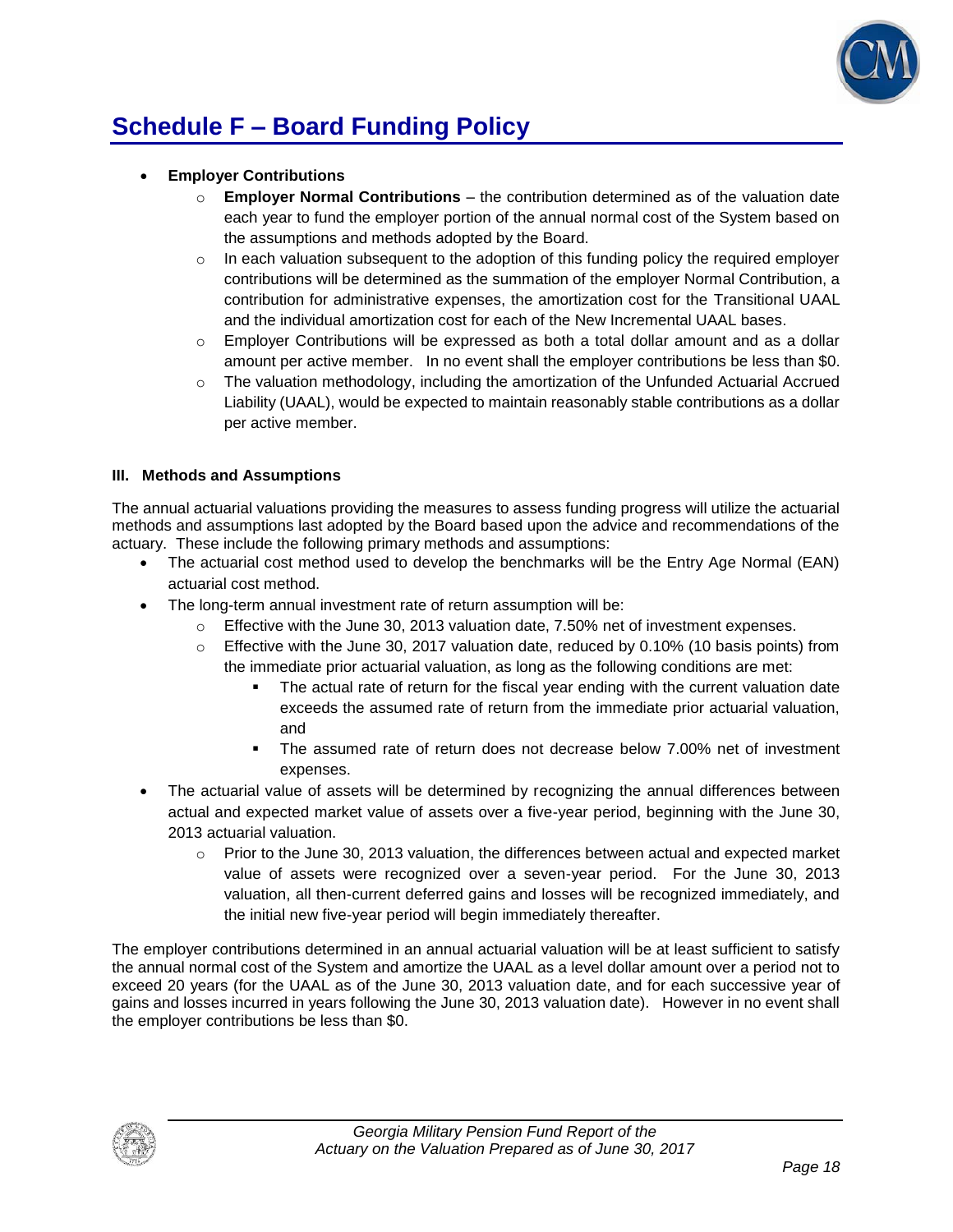

# **Schedule F – Board Funding Policy**

The actuary shall conduct an investigation into the System's experience at least every five years and utilize the results of the investigation to form the basis for recommended assumptions and methods. Any changes to the recommended assumptions and methods that are approved by the Board will be reflected in this Policy.

#### **IV. Funding Policy Progress**

The Board will periodically have actuarial projections of the valuation results performed to assess the current and expected future progress towards the overall funding goals of the System. These periodic projections will provide the expected valuation results over at least a 30-year period. The projected measures of funding progress and the recent historical trend provided in valuations will provide important information for the Board's assessment of the System's funding progress.

Adopted: March 15, 2018

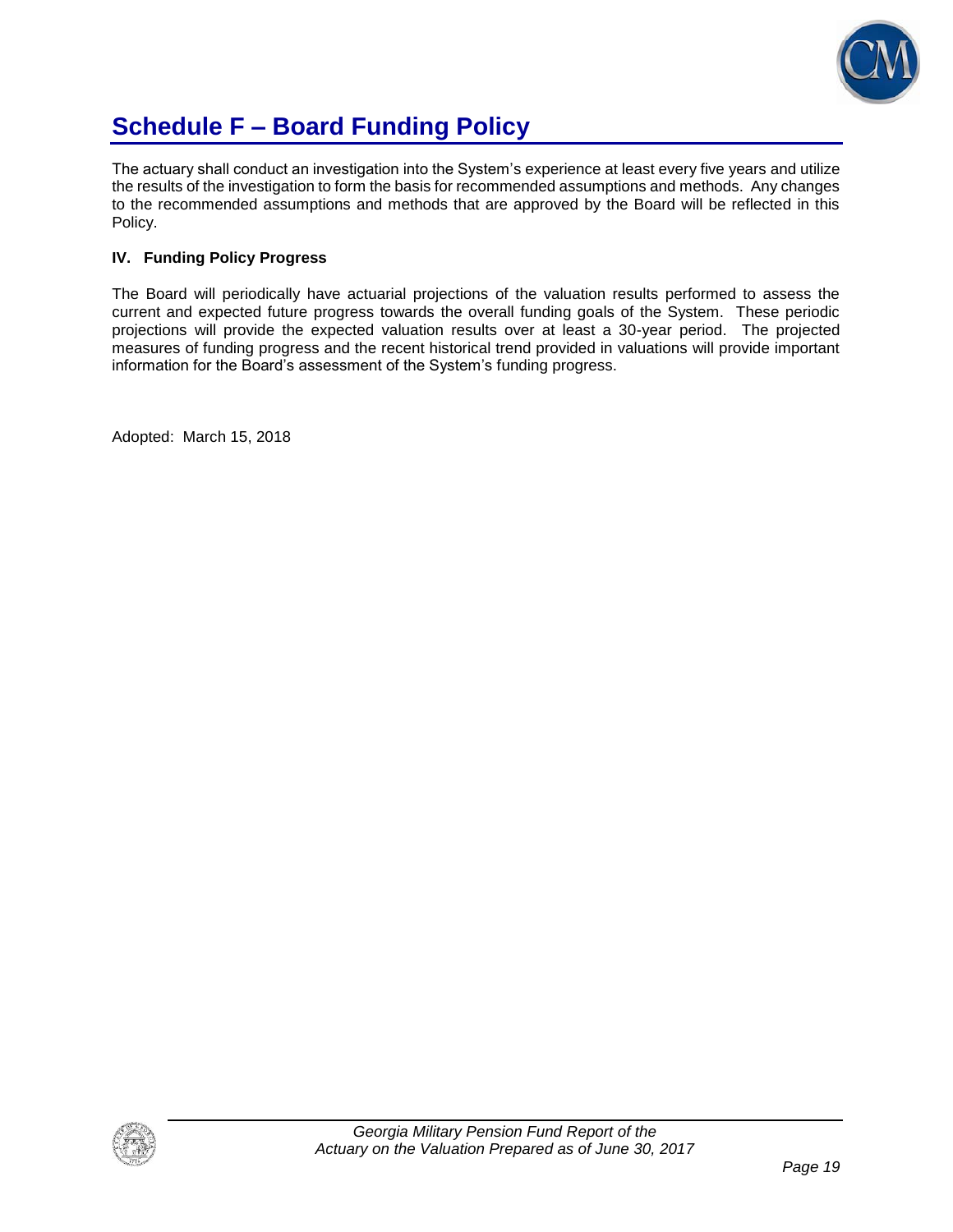

#### **AMORTIZATION OF TRANSITIONAL UAAL**

|                       |              |                          | Annual       |
|-----------------------|--------------|--------------------------|--------------|
|                       | Amortization | Balance of               | Amortization |
| <b>Valuation Date</b> | Period       | <b>Transitional UAAL</b> | Payment      |
| 6/30/2013             | 20           | \$17,924,570             | \$1,758,260  |
| 6/30/2014             | 19           | 17,510,653               | 1,758,260    |
| 6/30/2015             | 18           | 17,065,691               | 1,758,260    |
| 6/30/2016             | 17           | 16,587,358               | 1,758,260    |
| 6/30/2017             | 16           | 16,073,149               | 1,746,834    |
| 6/30/2018             | 15           | 15,515,728               | 1,746,834    |
| 6/30/2019             | 14           | 14,917,059               | 1,746,834    |
| 6/30/2020             | 13           | 14,274,087               | 1,746,834    |
| 6/30/2021             | 12           | 13,583,536               | 1,746,834    |
| 6/30/2022             | 11           | 12,841,884               | 1,746,834    |
| 6/30/2023             | 10           | 12,045,350               | 1,746,834    |
| 6/30/2024             | 9            | 11,189,872               | 1,746,834    |
| 6/30/2025             | 8            | 10,271,089               | 1,746,834    |
| 6/30/2026             | 7            | 9,284,316                | 1,746,834    |
| 6/30/2027             | 6            | 8,224,521                | 1,746,834    |
| 6/30/2028             | 5            | 7,086,302                | 1,746,834    |
| 6/30/2029             | 4            | 5,863,855                | 1,746,834    |
| 6/30/2030             | 3            | 4,550,947                | 1,746,834    |
| 6/30/2031             | 2            | 3,140,883                | 1,746,834    |
| 6/30/2032             | 1            | 1,626,475                | 1,746,834    |
| 6/30/2033             | 0            | 0                        | 0            |

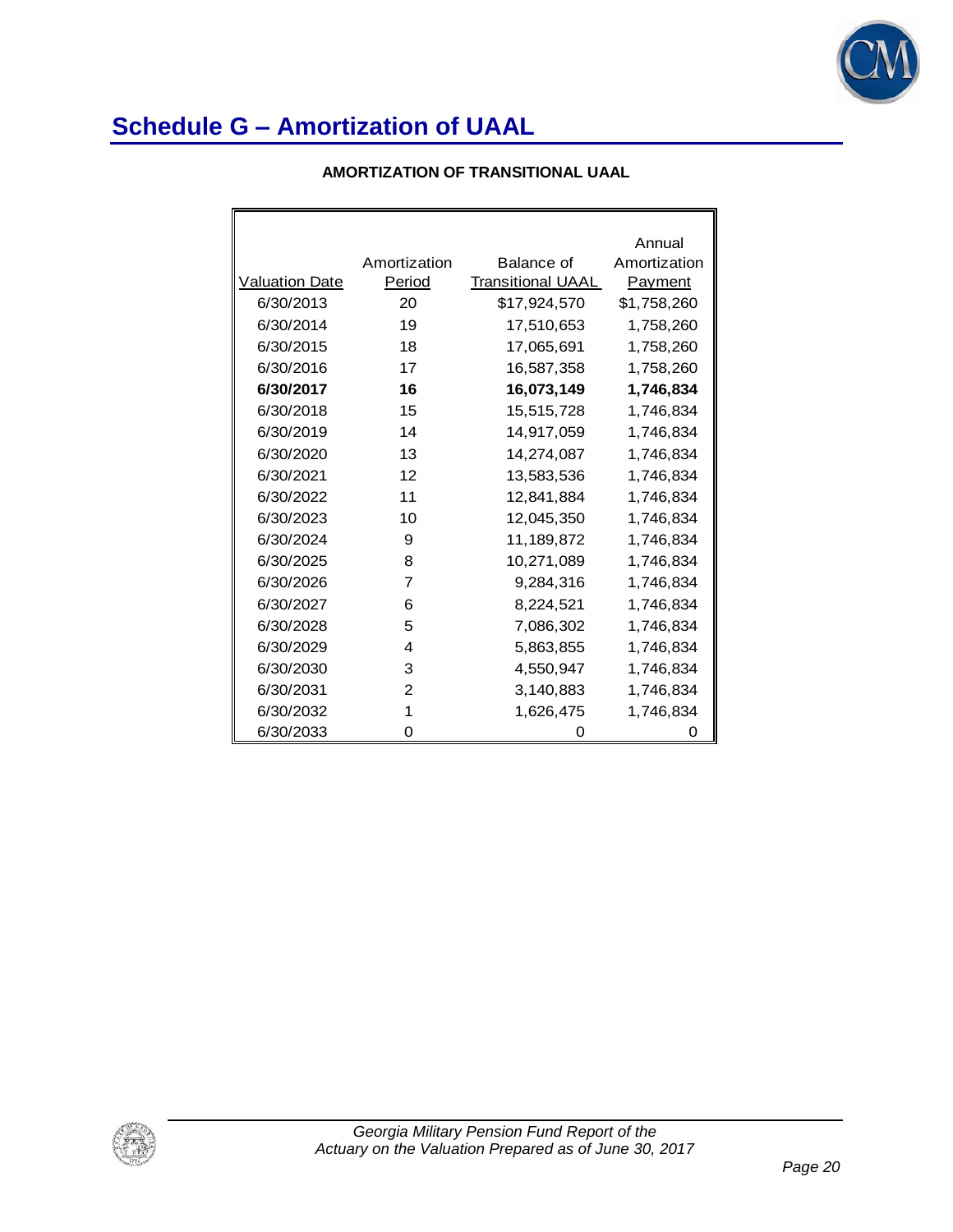

#### **AMORTIZATION OF 2014 INCREMENTAL UAAL**

|                       |              | Balance of            | Annual         |
|-----------------------|--------------|-----------------------|----------------|
|                       | Amortization | New Incremental       | Amortization   |
| <b>Valuation Date</b> | Period       | <u>UAAL 6/30/2014</u> | <b>Payment</b> |
| 6/30/2014             | 20           | \$40,501              | \$3,973        |
| 6/30/2015             | 19           | 39,566                | 3,973          |
| 6/30/2016             | 18           | 38,560                | 3,973          |
| 6/30/2017             | 17           | 37,480                | 3,946          |
| 6/30/2018             | 16           | 36,307                | 3,946          |
| 6/30/2019             | 15           | 35,048                | 3,946          |
| 6/30/2020             | 14           | 33,696                | 3,946          |
| 6/30/2021             | 13           | 32,243                | 3,946          |
| 6/30/2022             | 12           | 30,683                | 3,946          |
| 6/30/2023             | 11           | 29,008                | 3,946          |
| 6/30/2024             | 10           | 27,209                | 3,946          |
| 6/30/2025             | 9            | 25,276                | 3,946          |
| 6/30/2026             | 8            | 23,201                | 3,946          |
| 6/30/2027             | 7            | 20,972                | 3,946          |
| 6/30/2028             | 6            | 18,578                | 3,946          |
| 6/30/2029             | 5            | 16,007                | 3,946          |
| 6/30/2030             | 4            | 13,246                | 3,946          |
| 6/30/2031             | 3            | 10,280                | 3,946          |
| 6/30/2032             | 2            | 7,095                 | 3,946          |
| 6/30/2033             | 1            | 3,674                 | 3,946          |
| 6/30/2034             | 0            | 0                     | 0              |

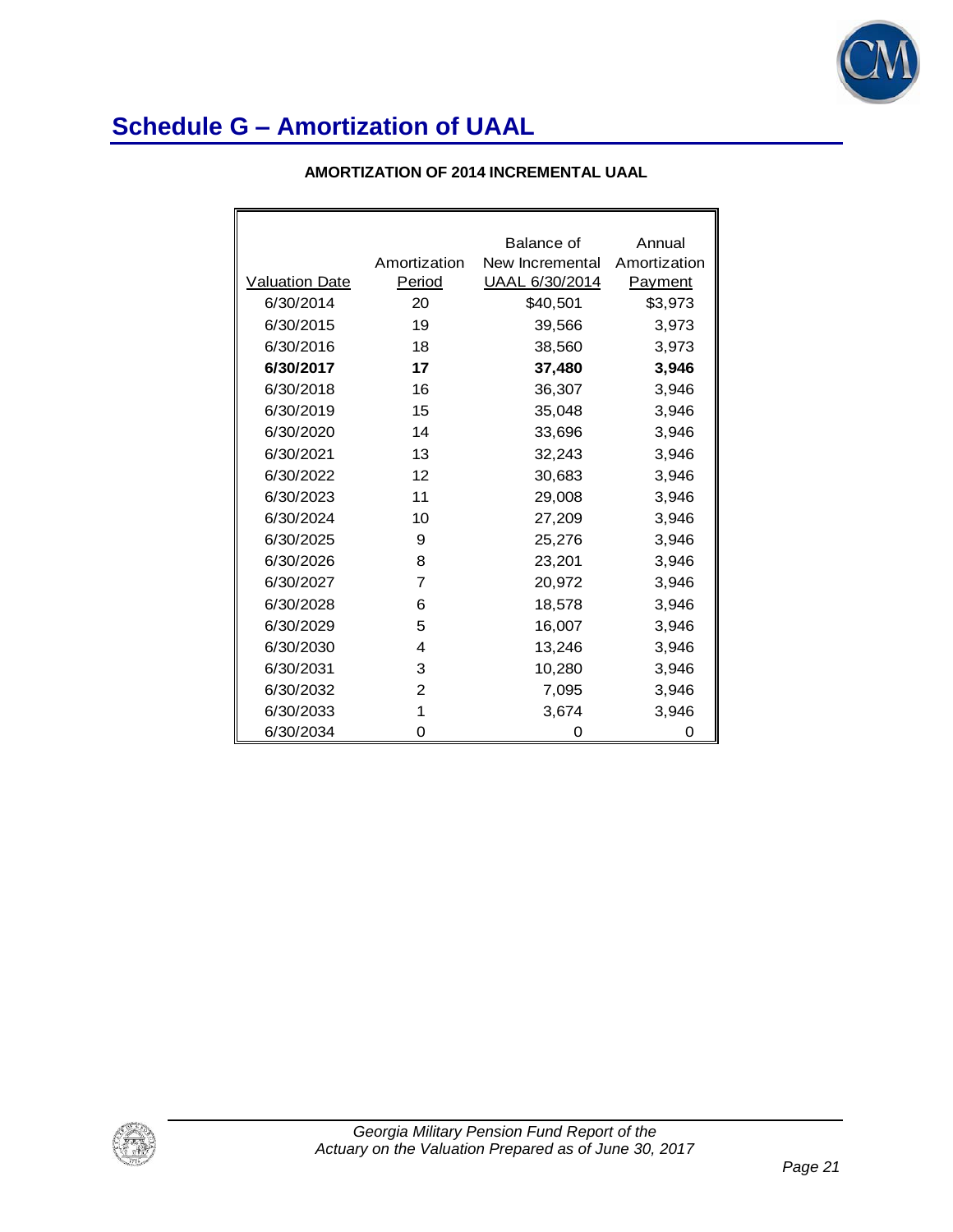

|                       |                | Balance of            | Annual         |
|-----------------------|----------------|-----------------------|----------------|
|                       | Amortization   | New Incremental       | Amortization   |
| <b>Valuation Date</b> | Period         | <u>UAAL 6/30/2015</u> | <u>Payment</u> |
| 6/30/2015             | 20             | \$1,661,550           | \$162,985      |
| 6/30/2016             | 19             | 1,623,181             | 162,985        |
| 6/30/2017             | 18             | 1,581,935             | 161,834        |
| 6/30/2018             | 17             | 1,537,164             | 161,834        |
| 6/30/2019             | 16             | 1,489,081             | 161,834        |
| 6/30/2020             | 15             | 1,437,439             | 161,834        |
| 6/30/2021             | 14             | 1,381,976             | 161,834        |
| 6/30/2022             | 13             | 1,322,408             | 161,834        |
| 6/30/2023             | 12             | 1,258,433             | 161,834        |
| 6/30/2024             | 11             | 1,189,723             | 161,834        |
| 6/30/2025             | 10             | 1,115,929             | 161,834        |
| 6/30/2026             | 9              | 1,036,674             | 161,834        |
| 6/30/2027             | 8              | 951,555               | 161,834        |
| 6/30/2028             | $\overline{7}$ | 860,136               | 161,834        |
| 6/30/2029             | 6              | 761,952               | 161,834        |
| 6/30/2030             | 5              | 656,503               | 161,834        |
| 6/30/2031             | 4              | 543,251               | 161,834        |
| 6/30/2032             | 3              | 421,618               | 161,834        |
| 6/30/2033             | 2              | 290,984               | 161,834        |
| 6/30/2034             | 1              | 150,683               | 161,834        |
| 6/30/2035             | 0              | 0                     | Ω              |

#### **AMORTIZATION OF 2015 INCREMENTAL UAAL**

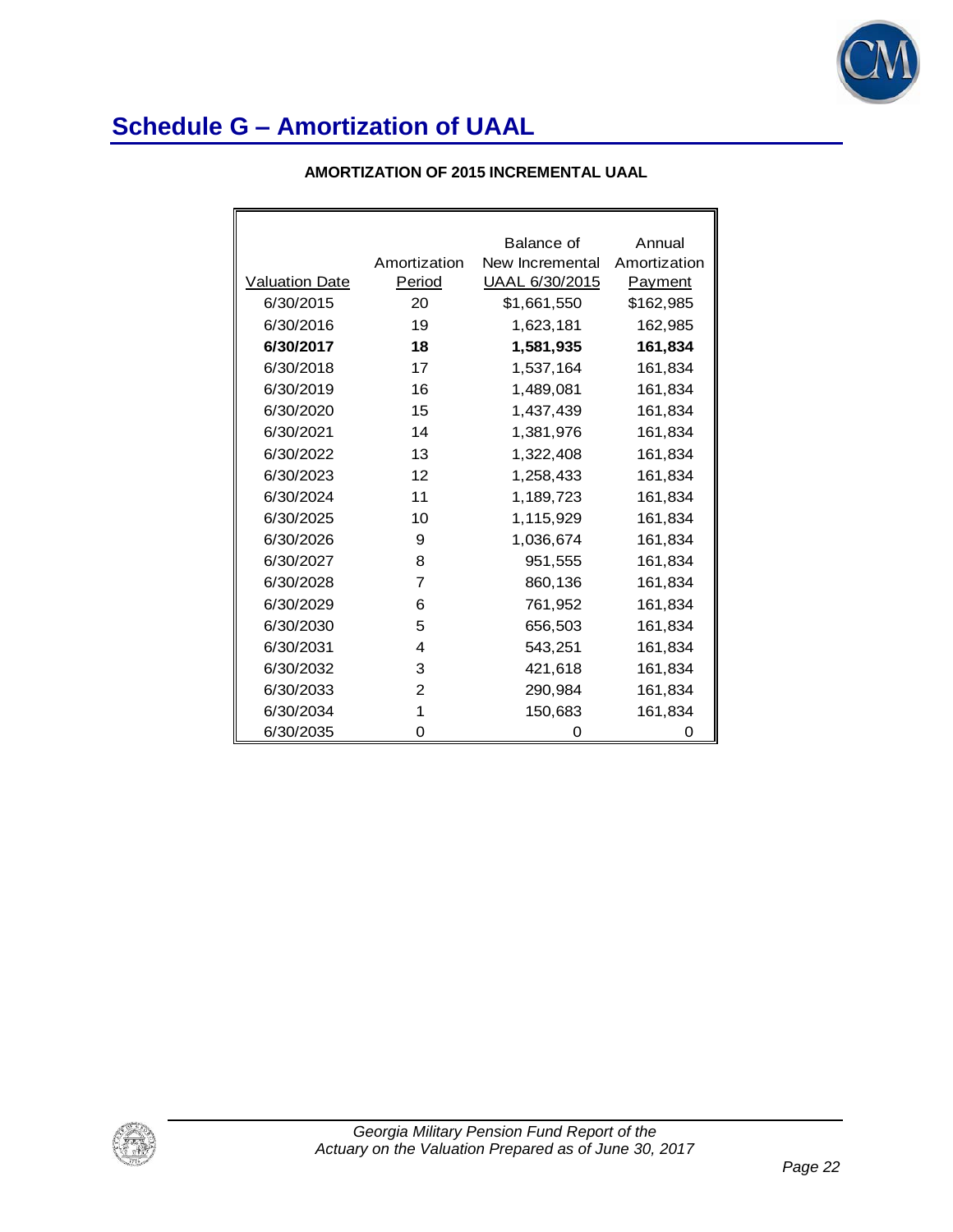

|                       |                | Balance of      | Annual       |
|-----------------------|----------------|-----------------|--------------|
|                       | Amortization   | New Incremental | Amortization |
| <b>Valuation Date</b> | Period         | UAAL 6/30/2016  | Payment      |
| 6/30/2016             | 20             | \$1,547,704     | \$151,818    |
| 6/30/2017             | 19             | 1,511,964       | 150,704      |
| 6/30/2018             | 18             | 1,473,145       | 150,704      |
| 6/30/2019             | 17             | 1,431,453       | 150,704      |
| 6/30/2020             | 16             | 1,386,677       | 150,704      |
| 6/30/2021             | 15             | 1,338,586       | 150,704      |
| 6/30/2022             | 14             | 1,286,937       | 150,704      |
| 6/30/2023             | 13             | 1,231,466       | 150,704      |
| 6/30/2024             | 12             | 1,171,891       | 150,704      |
| 6/30/2025             | 11             | 1,107,906       | 150,704      |
| 6/30/2026             | 10             | 1,039,187       | 150,704      |
| 6/30/2027             | 9              | 965,382         | 150,704      |
| 6/30/2028             | 8              | 886,116         | 150,704      |
| 6/30/2029             | $\overline{7}$ | 800,985         | 150,704      |
| 6/30/2030             | 6              | 709,553         | 150,704      |
| 6/30/2031             | 5              | 611,356         | 150,704      |
| 6/30/2032             | 4              | 505,892         | 150,704      |
| 6/30/2033             | 3              | 392,623         | 150,704      |
| 6/30/2034             | $\mathfrak{p}$ | 270,973         | 150,704      |
| 6/30/2035             | 1              | 140,321         | 150,704      |
| 6/30/2036             | 0              | 0               | 0            |

#### **AMORTIZATION OF 2016 INCREMENTAL UAAL**

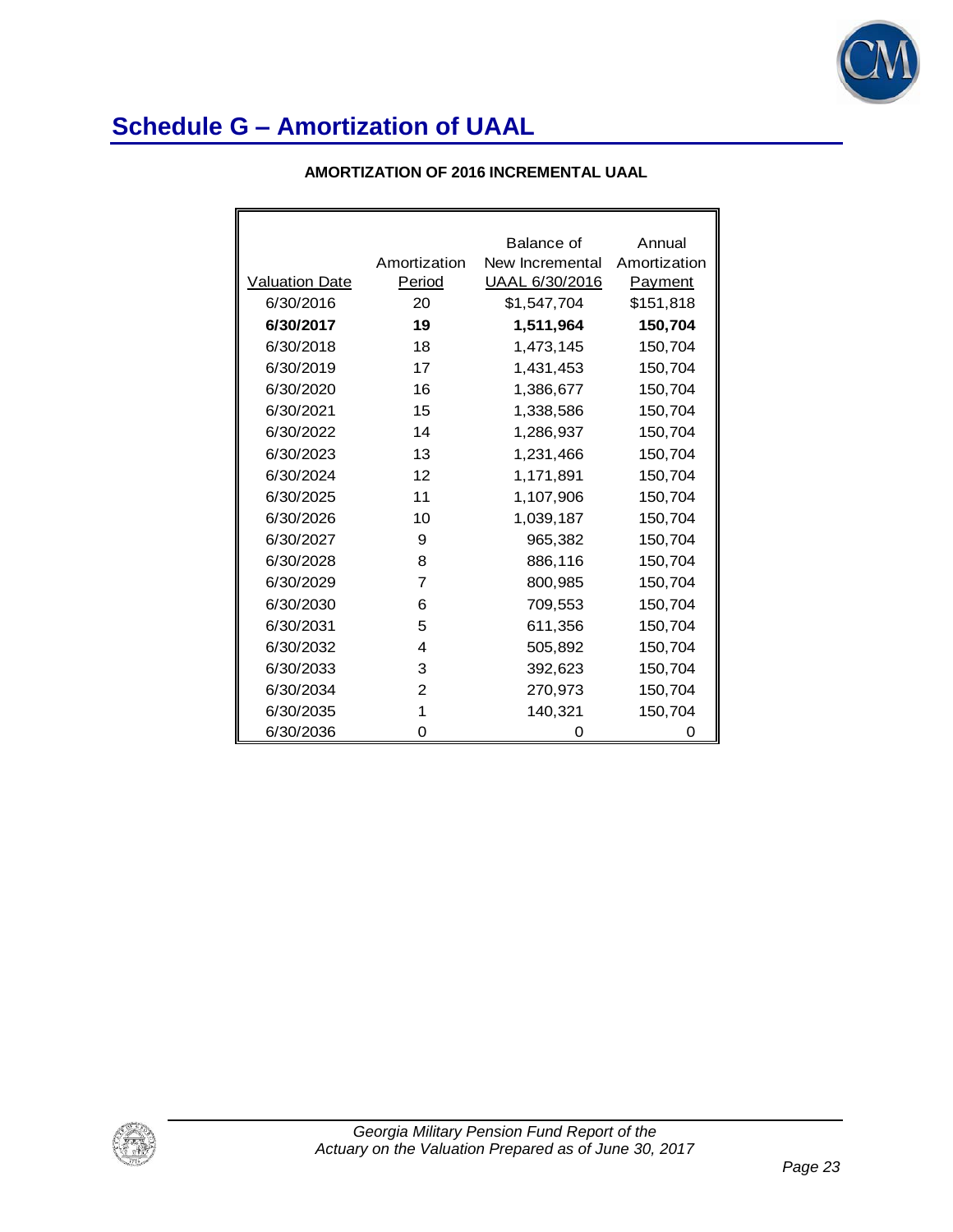

| <b>AMORTIZATION OF 2017 INCREMENTAL UAAL</b> |  |
|----------------------------------------------|--|
|----------------------------------------------|--|

|                       |                | Balance of      | Annual         |
|-----------------------|----------------|-----------------|----------------|
|                       | Amortization   | New Incremental | Amortization   |
| <b>Valuation Date</b> | Period         | UAAL 6/30/2017  | <u>Payment</u> |
| 6/30/2017             | 20             | \$922,066       | \$89,761       |
| 6/30/2018             | 19             | 900,538         | 89,761         |
| 6/30/2019             | 18             | 877,417         | 89,761         |
| 6/30/2020             | 17             | 852,585         | 89,761         |
| 6/30/2021             | 16             | 825,916         | 89,761         |
| 6/30/2022             | 15             | 797,273         | 89,761         |
| 6/30/2023             | 14             | 766,510         | 89,761         |
| 6/30/2024             | 13             | 733,471         | 89,761         |
| 6/30/2025             | 12             | 697,988         | 89,761         |
| 6/30/2026             | 11             | 659,878         | 89,761         |
| 6/30/2027             | 10             | 618,948         | 89,761         |
| 6/30/2028             | 9              | 574,990         | 89,761         |
| 6/30/2029             | 8              | 527,778         | 89,761         |
| 6/30/2030             | $\overline{7}$ | 477,073         | 89,761         |
| 6/30/2031             | 6              | 422,616         | 89,761         |
| 6/30/2032             | 5              | 364,128         | 89,761         |
| 6/30/2033             | 4              | 301,313         | 89,761         |
| 6/30/2034             | 3              | 233,850         | 89,761         |
| 6/30/2035             | 2              | 161,394         | 89,761         |
| 6/30/2036             | 1              | 83,576          | 89,761         |
| 6/30/2037             | 0              | Ω               | 0              |

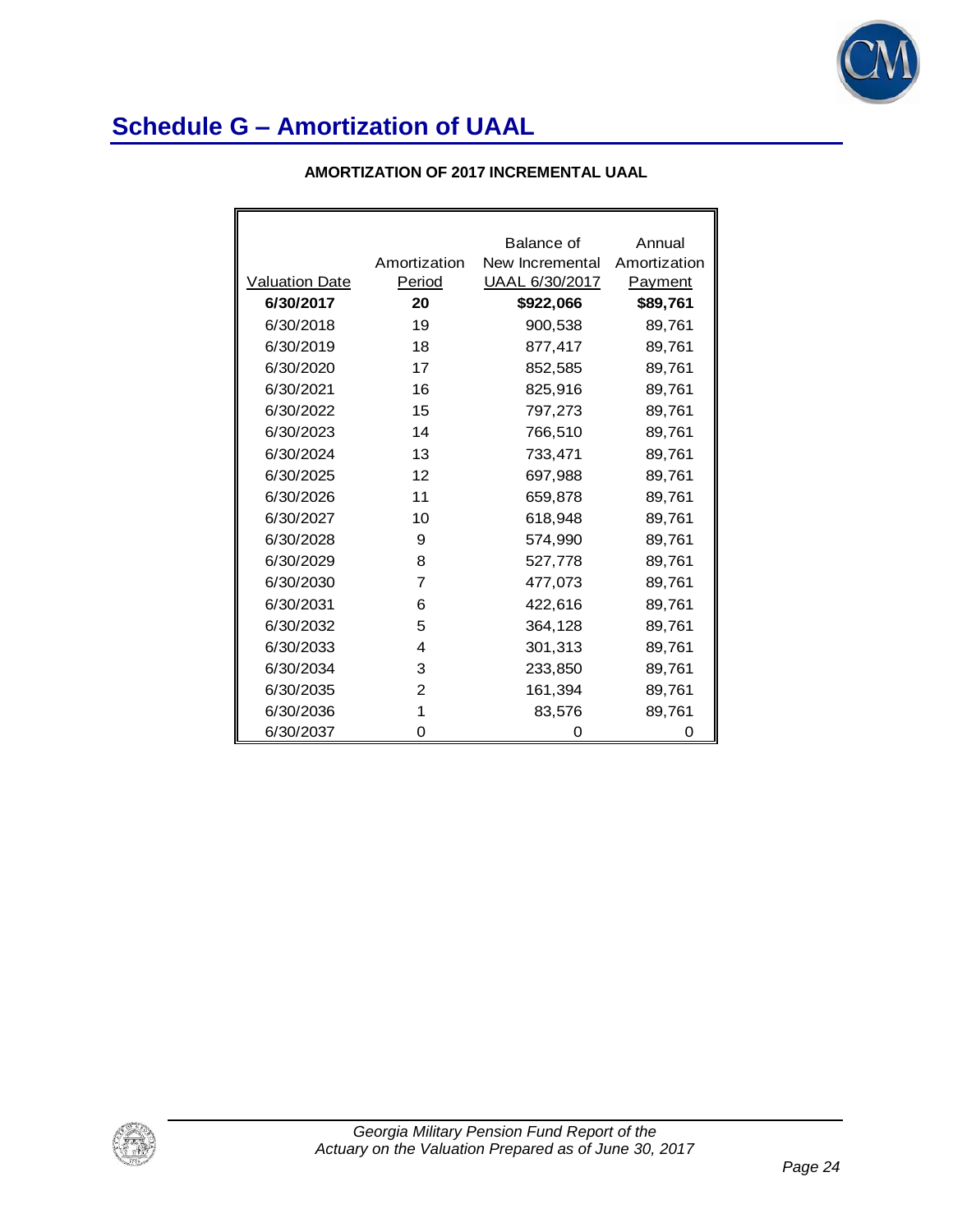

### **Schedule H – Summary of Main Fund Provisions**

#### **SUMMARY OF MAIN FUND PROVISIONS AS INTERPRETED FOR VALUATION PURPOSES**

#### MEMBERSHIP

All persons who are members of the Georgia National Guard on and after July 1, 2002 are Members of the Fund.

#### **BENEFITS**

| <b>Retirement Allowance</b>    |                                                                                                                                                                                                                                                                                                                                    |
|--------------------------------|------------------------------------------------------------------------------------------------------------------------------------------------------------------------------------------------------------------------------------------------------------------------------------------------------------------------------------|
| <b>Condition for Allowance</b> | A member who has attained age 60 and has completed 20 or<br>more years of creditable service, including at least 15 years,<br>10 of which immediately precede discharge, of Georgia<br>National Guard duty, and who has received an honorable<br>discharge, is entitled to a monthly allowance.                                    |
| Amount of Allowance            | The amount of the allowance is equal to \$50 per month for 20<br>years' creditable service with an additional \$5 per month for<br>each additional year of creditable service, provided that the<br>total allowance shall not exceed \$100 per month.<br>The<br>allowance is payable for the life of the member.                   |
| Deferred Retirement Allowance  |                                                                                                                                                                                                                                                                                                                                    |
| Condition for Allowance        | A member whose service is terminated after he has 20 years<br>of creditable service, including at least 15 years, 10 of which<br>immediately precede discharge, of Georgia National Guard<br>duty, and who has received an honorable discharge, is eligible<br>to receive a deferred retirement allowance commencing at age<br>60. |
| Amount of Allowance            | The amount is the same as that for a service retirement.                                                                                                                                                                                                                                                                           |

**CONTRIBUTIONS** 

The State makes annual contributions sufficient to meet the cost of the benefits under the Fund.

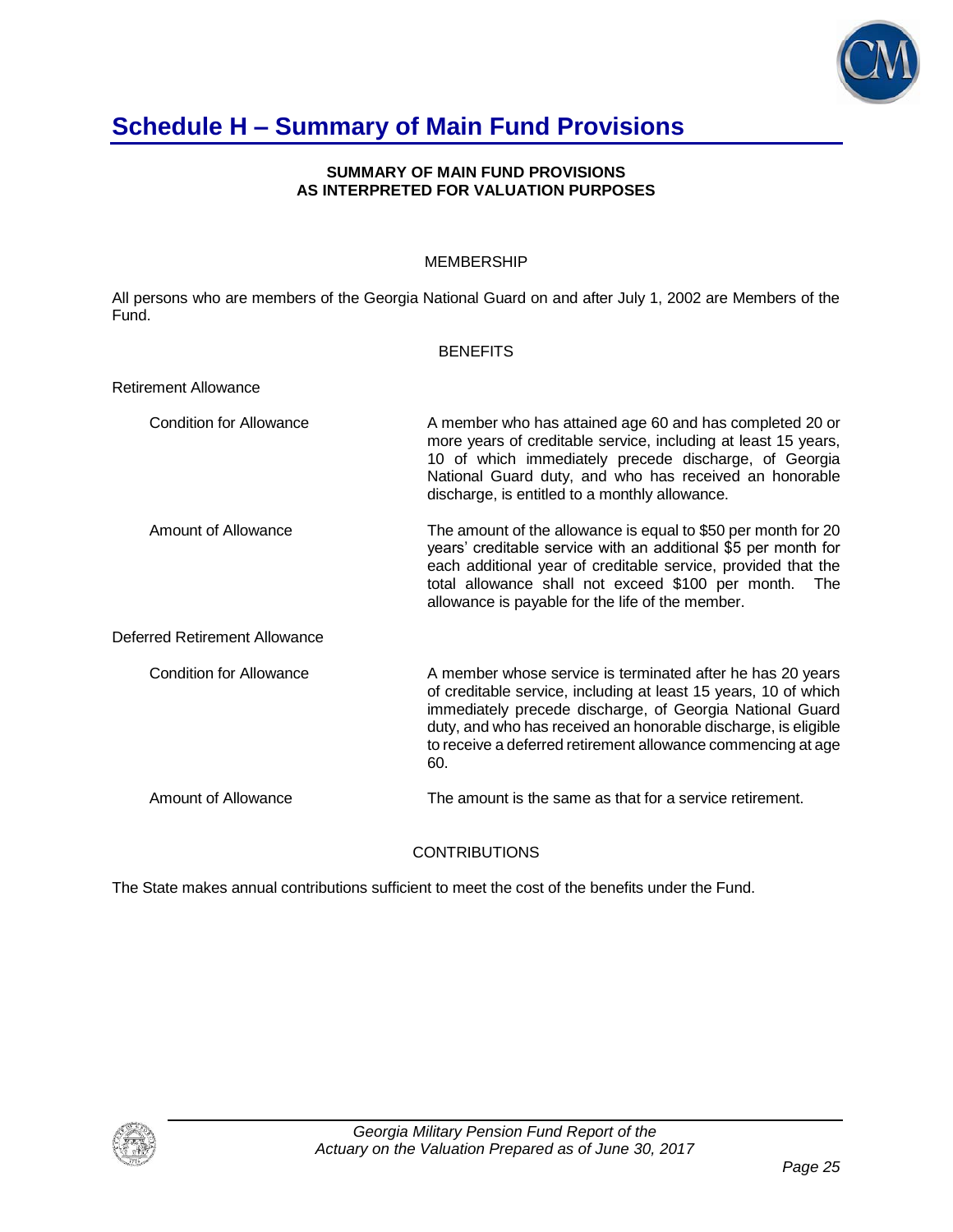

### **Schedule I – Tables of Membership Data**

|           | <b>Years of Service</b> |             |                |              |                        |               |               |                    |                   |              |
|-----------|-------------------------|-------------|----------------|--------------|------------------------|---------------|---------------|--------------------|-------------------|--------------|
| Age       | <b>Under 1</b>          | 1 to $4$    | 5 to 9         | 10 to 14     | 15 <sub>to</sub><br>19 | $20$ to<br>24 | $25$ to<br>29 | <b>30 to</b><br>34 | 35 &<br><b>Up</b> | <b>Total</b> |
| Under 20  | 308                     | 452         | $\mathbf 0$    | 0            | $\mathbf 0$            | 0             | 0             | 0                  | $\mathbf 0$       | 760          |
| 20 to 24  | 181                     | 2,407       | 711            | 0            | $\mathbf 0$            | 0             | 0             | 0                  | 0                 | 3,299        |
| 25 to 29  | 43                      | 716         | 1,776          | 343          | 0                      | 0             | 0             | $\pmb{0}$          | 0                 | 2,878        |
| 30 to 34  | 15                      | 230         | 591            | 819          | 288                    | $\mathbf 0$   | $\mathbf 0$   | 0                  | 0                 | 1,943        |
| 35 to 39  | $\mathbf 0$             | 100         | 213            | 289          | 725                    | 150           | $\mathbf 0$   | 0                  | $\mathbf 0$       | 1,477        |
| 40 to 44  | 1                       | 14          | 70             | 102          | 208                    | 458           | 105           | $\mathbf 0$        | $\mathbf 0$       | 958          |
| 45 to 49  | $\mathbf 0$             | 4           | 39             | 57           | 93                     | 143           | 419           | 141                | $\mathbf 0$       | 896          |
| 50 to 54  | $\mathbf 0$             | $\mathbf 0$ | $\overline{4}$ | 12           | 35                     | 49            | 100           | 284                | 77                | 561          |
| 55 to 59  | $\mathbf 0$             | $\mathbf 0$ | 3              | $\mathbf{1}$ | 5                      | 11            | 24            | 60                 | 148               | 252          |
| 60 & Over | $\mathbf 0$             | $\mathbf 0$ | $\mathbf 0$    | $\mathbf 0$  | $\overline{2}$         | $\mathbf{1}$  | 1             | $\overline{2}$     | $\overline{7}$    | 13           |
| Total     | 548                     | 3,923       | 3,407          | 1,623        | 1,356                  | 812           | 649           | 487                | 232               | 13,037       |

#### **NUMBER OF ACTIVE MEMBERS BY AGE AND SERVICE AS OF JUNE 30, 2017**

Average Age: 31.2 Average Service: 10.3

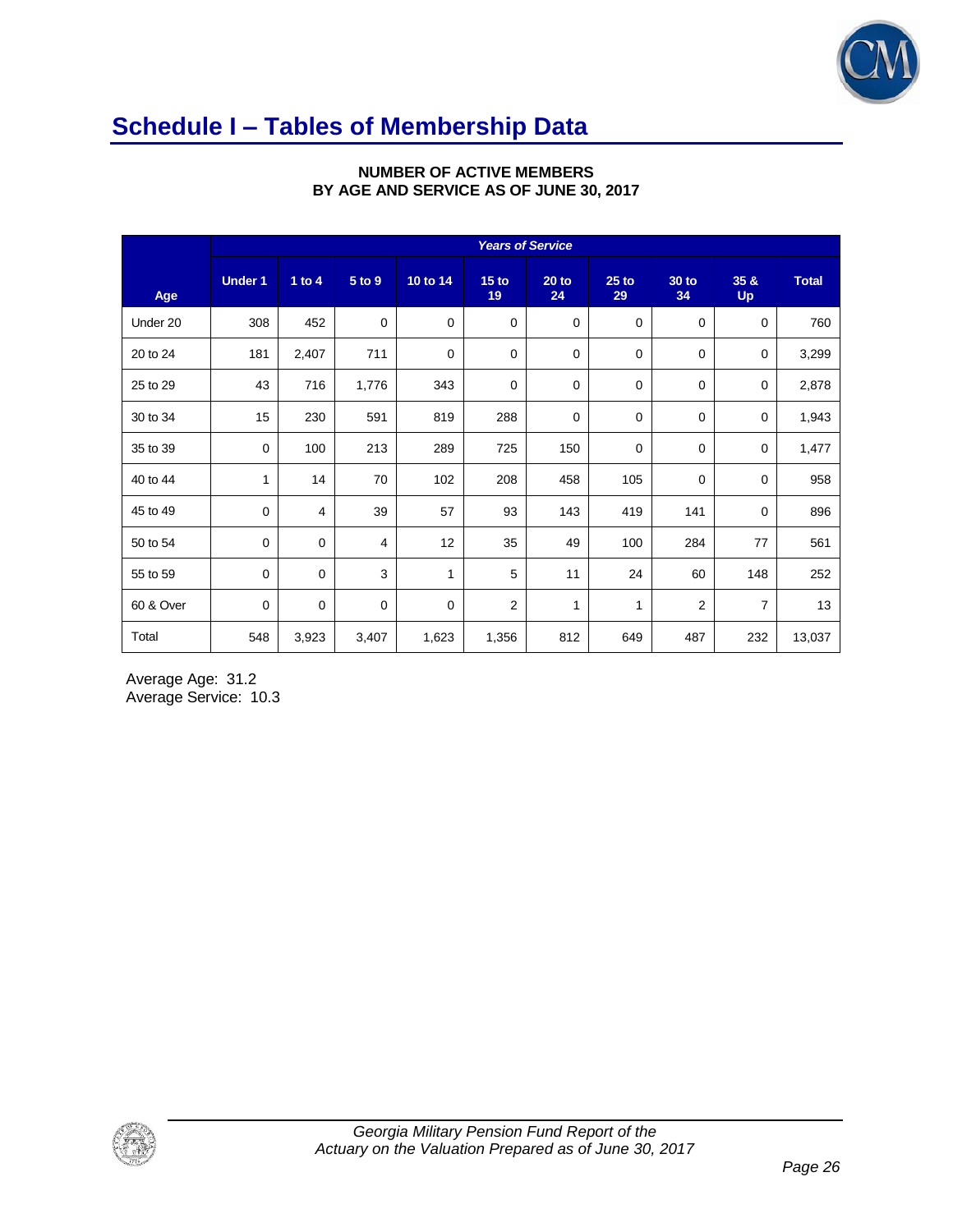

# **Schedule I – Tables of Membership Data**

#### **NUMBER OF RETIRED MEMBERS AND THEIR BENEFITS BY AGE**

| <b>Age</b> | <b>Number</b><br>of Members | <b>Total</b><br><b>Annual Benefits</b> | Average<br><b>Annual Benefits</b> |
|------------|-----------------------------|----------------------------------------|-----------------------------------|
| Under 60   | 0                           | \$<br>0                                | 0<br>\$                           |
| $60 - 64$  | 280                         | 298,560                                | 1,066                             |
| $65 - 69$  | 423                         | 458,640                                | 1,084                             |
| $70 - 74$  | 267                         | 293,400                                | 1,099                             |
| 75 & Over  | 15                          | 15,660                                 | 1,044                             |
| Total      | 985                         | 1,066,260<br>\$                        | 1,082<br>\$                       |